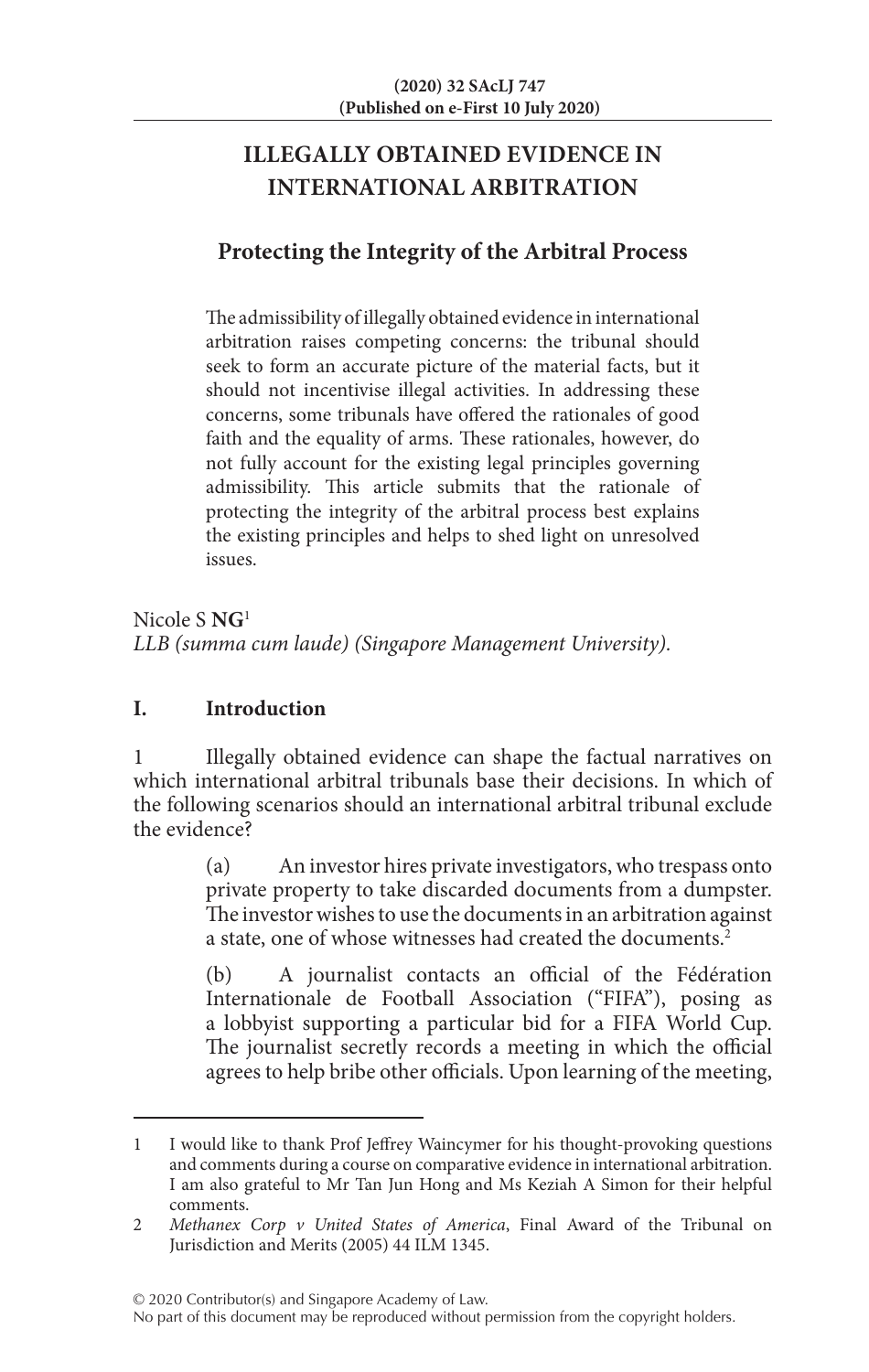FIFA obtains the recording from the journalist and uses it in disciplinary proceedings against the official.<sup>3</sup>

(c) Party A relies on a contract between Party B and a third party which the third party had independently posted on WikiLeaks in breach of its own agreement.<sup>4</sup>

(d) An investor relies on diplomatic cables of State A, which are available on WikiLeaks, to establish its claim against State B.5

(e) Party A discovers that e-mails by Party B have been leaked on a website and pays a fee to access them. Party A relies on them in proceedings against Party B.

2 The admissibility of illegally obtained evidence raises competing concerns. On the one hand, international arbitral tribunals seek to decide disputes based on an accurate picture of the material facts. In doing so, they need not consider domestic laws in the same way as domestic courts because they are not organs of any state. On the other hand, the admission of illegally obtained evidence can incentivise cybercrime and other illegal activities and can be seen to ignore or condone the violation of domestic laws. In addressing these competing concerns, some tribunals have relied on the rationales of enforcing the duty to arbitrate in good faith and of upholding the equality of arms between the parties.

This article considers whether these rationales adequately guide tribunals' exercise of their power to exclude evidence in cases such as the scenarios described above. Part II<sup>6</sup> of this article gives a brief overview of the admissibility of evidence in international arbitration. Drawing on published arbitral awards, Part III<sup>7</sup> seeks to identify existing legal principles governing the admissibility of illegally obtained evidence. Part IV<sup>8</sup> discusses the inadequacy of the rationales of good faith and the equality of arms. It proposes that the existing principles are more coherently and completely explained by the rationale of protecting the integrity of the arbitral process. Using this rationale, Part  $V^9$  explores

- 8 See paras 21–36 below.
- 9 See paras 37–57 below.

<sup>3</sup> *Ahongalu Fusimalohi v Fédération Internationale de Football Association* Case No CAS 2011/A/2425 (8 March 2012); see similarly *Amos Adamu v Fédération Internationale de Football Association* Case No CAS 2011/A/2426 (24 February 2012).

<sup>4</sup> *Bryana Bible v United Student Aid Funds, Inc* 2014 WL 1048807 at 7–8 (SD Indiana, 14 Mar 2014).

<sup>5</sup> *Hulley Enterprises Ltd (Cyprus) v The Russian Federation* PCA Case No AA 226, Final Award (18 July 2014).

<sup>6</sup> See paras 4–5 below.<br>7 See paras 6–20 below.

See paras 6–20 below.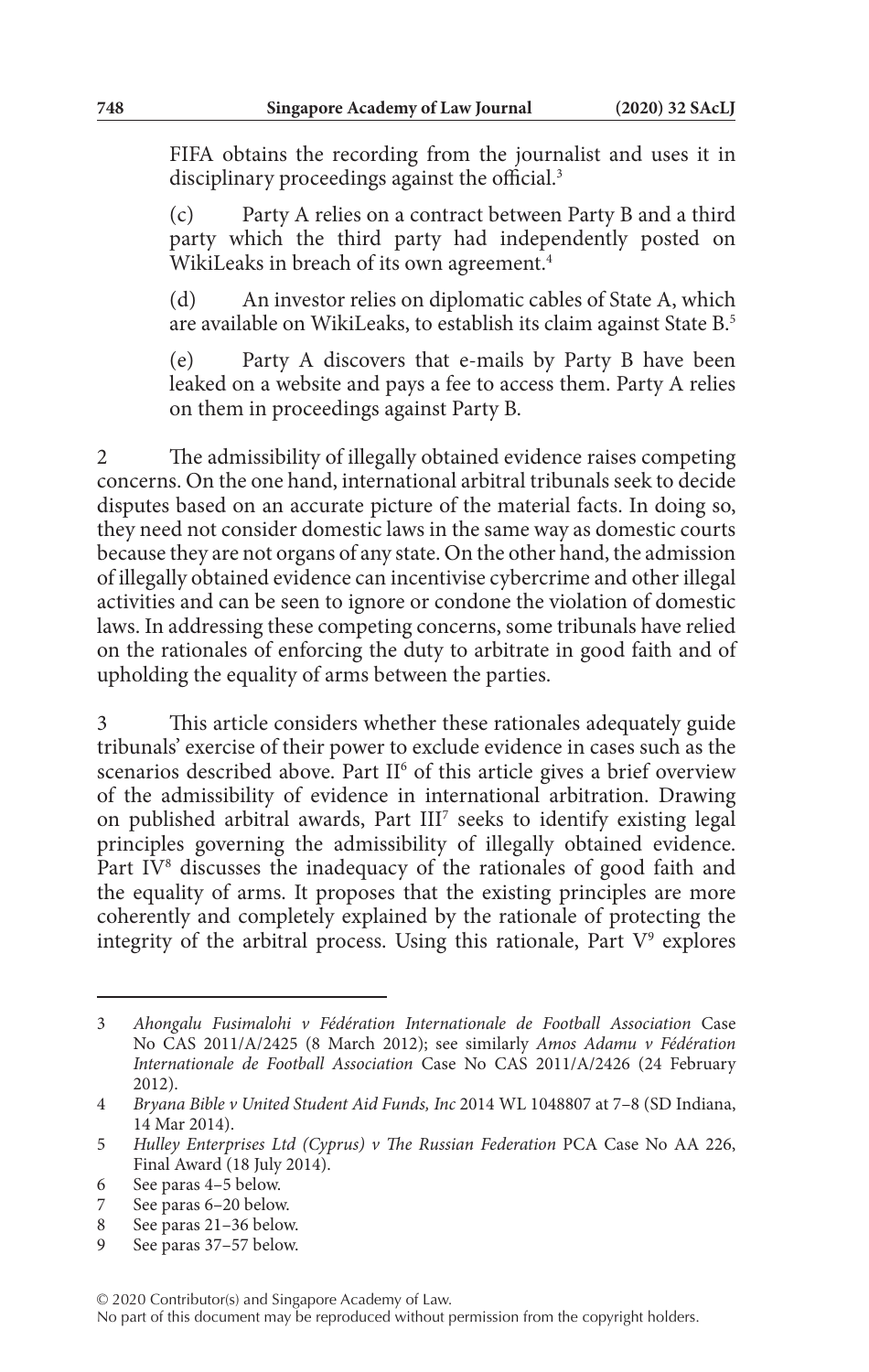some unresolved questions: which jurisdiction's laws are relevant to ascertaining whether evidence has been obtained illegally; whether and how different kinds of illegality should be distinguished; and whether and on what basis a tribunal should exclude evidence bought from a third party who had independently obtained it illegally.

# **II. Overview of the admissibility of evidence**

4 Arbitral rules often provide that arbitral tribunals have the power to determine the admissibility of evidence. For example, Art 27(4) of the United Nations Commission on International Trade Law ("UNCITRAL") Arbitration Rules<sup>10</sup> states that the tribunal "shall determine the admissibility, relevance, materiality and weight of the evidence offered".<sup>11</sup>

5 Some arbitral rules expressly highlight the tribunal's broad discretion. For instance, rule 19.2 of the Singapore International Arbitration Centre Arbitration Rules<sup>12</sup> states:<sup>13</sup>

> The Tribunal shall determine the relevance, materiality and admissibility of all evidence. The Tribunal is not required to apply the rules of evidence of any applicable law in making such determination.

The parties may nevertheless agree on rules to govern the taking of evidence, such as the International Bar Association Rules on the Taking of Evidence in International Arbitration<sup>14</sup> ("IBA Rules"). In addition, the tribunal's discretion is limited by mandatory procedural rules, which in most jurisdictions include the requirement that the parties be treated with equality.<sup>15</sup>

<sup>10</sup> GA Res 65/22, adopted at the United Nations General Assembly, 65th Session (2010).

<sup>11</sup> See similarly Art 19(2) of the United Nations Commission on International Trade Law Model Law on International Commercial Arbitration (UN Doc A/40/17, annex I; UN Doc A/61/17, annex I) (21 June 1985; amended 7 July 2006) (hereinafter "UNCITRAL Model Law"); Art 9.1 of the International Bar Association Rules on the Taking of Evidence in International Arbitration (29 May 2010) (hereinafter "IBA Rules"); rule 34(1) of the International Chamber of Commerce Arbitration Rules; and Art 31(1) of the Arbitration Rules of the Arbitration Institute of the Stockholm Chamber of Commerce (effective 1 January 2017).

<sup>12</sup> 6th Ed, 1 August 2016.

<sup>13</sup> See similarly Art 22.2 of the the Hong Kong International Arbitration Centre Administered Arbitration Rules (effective 1 November 2018); Art 22.1(vi) of the London Court of International Arbitration Arbitration Rules (effective 1 October 2014); rule 34 of the American Arbitration Association Commercial Arbitration Rules (effective 1 October 2013).

<sup>14</sup> 29 May 2010.

<sup>15</sup> Gary B Born, *International Commercial Arbitration* (Kluwer Law International, 2nd Ed, 2014) at p 2164. See, *eg*, Art 18 of the UNCITRAL Model Law; and s 3(1) of *(cont'd on the next page)*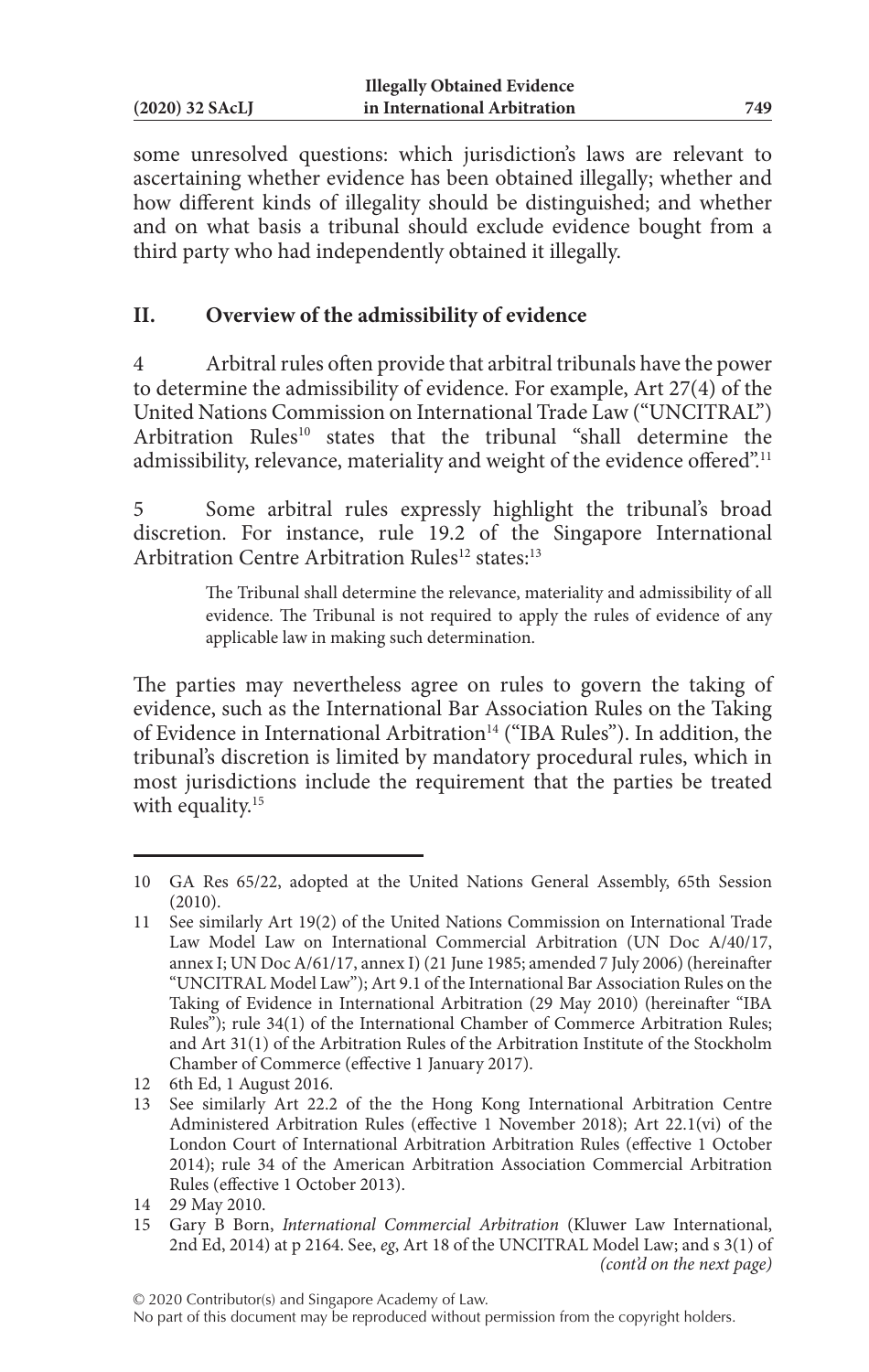## **III. Admissibility of illegally obtained evidence**

6 In this article, illegally obtained evidence refers to evidence that has been procured in breach of legal prohibitions or obligations. This encompasses both violations of criminal law, such as violations of US law in relation to some WikiLeaks publications,<sup>16</sup> as well as conduct giving rise to civil liability, such as trespass to land.17

7 This article analyses published awards in investment arbitration and sports arbitration in which tribunals gave reasons for admitting or excluding illegally obtained evidence. Although the public interests that arise in investor-State disputes and sports disciplinary proceedings do not arise in international commercial arbitration, the relevant legal principles apply equally to international commercial arbitration. Since the principles are informed by general concerns in international arbitration, commentators do not distinguish between illegally obtained evidence in international commercial arbitration and in other kinds of arbitration.<sup>18</sup>

8 The principles developed in arbitral awards, discussed below, may be summarised as follows:

> (a) as a starting point, tribunals should admit illegally obtained evidence, like any other evidence, unless there are grounds for exclusion;

> (b) where the party seeking to admit the evidence was involved in its illegal procurement, this is a ground for exclusion; and

> (c) whether the evidence is widely and freely available to the public is a relevant but not decisive factor.

the International Arbitration Act (Cap 143A, 2002 Rev Ed). See also *Soh Beng Tee & Co Pte Ltd v Fairmount Development Pte Ltd* [2007] 3 SLR(R) 86 at [42].

<sup>16</sup> See, *eg*, *R (on the application of Bancoult) v Secretary of State for Foreign and Commonwealth Affairs* [2012] EWHC 2115 (Admin) at [15]; *ConocoPhillips Petrozuata BV v Bolivarian Republic of Venezuela* ICSID Case No ARB/07/30, Decision on Respondent's Request for Reconsideration (10 March 2014).

<sup>17</sup> See, *eg*, *Methanex Corp v United States of America*, Final Award of the Tribunal on Jurisdiction and Merits (2005) 44 ILM 1345.

<sup>18</sup> See, *eg*, Nathan D O'Malley, *Rules of Evidence in International Arbitration: An Annotated Guide* (Informa, 2012) at pp 321–323; Cherie Blair & Ema Vidak Gojković, "WikiLeaks and Beyond: Discerning an International Standard for the Admissibility of Illegally Obtained Evidence" (2018) 33(1) ICSID Review 235; and Grégoire Bertrou & Sergey Alekhin, "The Admissibility of Unlawfully Obtained Evidence in International Arbitration: Does the End Justify the Means?" (2018) *The Paris Journal of International Arbitration* 11.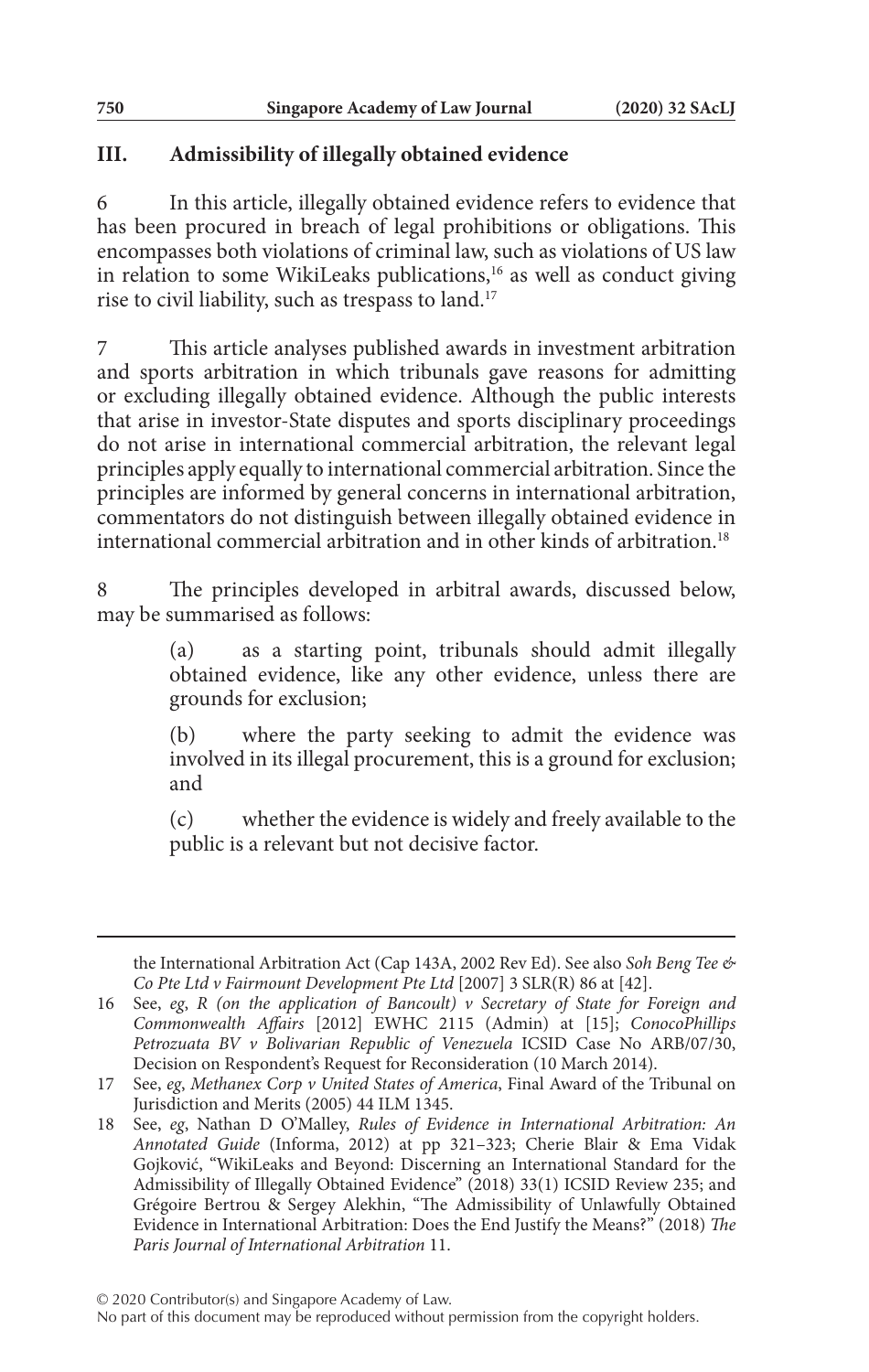Other exclusionary grounds, such as legal privilege and a lack of sufficient relevance or materiality, apply equally to both legally and illegally obtained evidence.19

## *A. Tribunals' liberal approach to admitting illegally obtained evidence*

9 In exercising their broad discretion to determine the admissibility of illegally obtained evidence, arbitral tribunals tend to take a more liberal approach than domestic courts. Tribunals tend to admit virtually any evidence.<sup>20</sup> They address any concerns about the evidence by giving it appropriate weight.<sup>21</sup> For example, tribunals readily admit hearsay evidence.22 This liberal approach is reflected in Art 9.2 of the IBA Rules, which are used in the majority of international arbitrations as guidelines or as binding rules.<sup>23</sup> Article 9.2 lists grounds on which the tribunal may

<sup>19</sup> See Art 9.2 of the IBA Rules. See, *eg*, *Caratube International Oil Co LLP v The Republic of Kazakhstan* ICSID Case No ARB/13/13, Decision on the Claimants' Request for the Production of 'Leaked Documents' (27 July 2015), reported in Alison Ross, "Tribunal Rules on Admissibility of Hacked Kazakh Emails" *Global Arbitration Review* (22 September 2015); and *Methanex Corp v United States of America*, Final Award of the Tribunal on Jurisdiction and Merits (2005) 44 ILM 1345 at Part II – Ch I, [56].

<sup>20</sup> *William A Parker (USA) v United Mexican States* (1926) 4 RIAA 35 at 39, [5]; Charles N Brower, "Evidence before International Tribunals: The Need for Some Standard Rules" (1994) 28(1) Int'l Law 47 at 48; Frédéric Gilles Sourgens, Kabir Duggal & Ian A Laird, *Evidence in International Investment Arbitration* (Oxford University Press, 2018) at p 237; Nathan D O'Malley, *Rules of Evidence in International Arbitration: An Annotated Guide* (Informa, 2012) at p 269.

<sup>21</sup> Thomas H Webster, *Handbook of UNCITRAL Arbitration* (Sweet & Maxwell, 2010) at p 404. See, *eg*, ICC Case 12124: Procedural Order of 23 November 2004 in *ICC International Court of Arbitration Bulletin – 2010 Special Supplement, Decisions on ICC Arbitration Procedure: A Selection of Procedural Orders Issued by Arbitral Tribunals Acting under the ICC Rules of Arbitration (2000–2004)* (2010) at p 33. See also Edna Sussman, "The Arbitrator Survey – Practices, Preferences and Changes on the Horizon" (2015) 26(4) Am Rev Int'l Arb 517 at 521 (only 11% of arbitrators surveyed said that, 50% or more of the time, they excluded evidence that would be inadmissible under national evidentiary standards rather than admitting the evidence and giving it such weight as they deemed appropriate).

<sup>22</sup> Nathan D O'Malley, *Rules of Evidence in International Arbitration: An Annotated Guide* (Informa, 2012) at p 267; Nigel Blackaby *et al*, *Redfern and Hunter on International Arbitration* (Oxford University Press, 6th Ed, 2015) at p 393.

<sup>23</sup> Michael W Bühler & Thomas H Webster, *Handbook of ICC Arbitration: Commentary, Precedents, Materials* (Sweet & Maxwell, 3rd Ed, 2014) at pp 376–377; Queen Mary University of London & White & Case, *2012 International Arbitration Survey: Current and Preferred Practices in the Arbitral Process* (2012) at p 11 <http://www.arbitration. qmul.ac.uk/research/2012/> (accessed 2 January 2020) (60% of arbitrations covered in survey adopted the International Bar Association Rules on the Taking of Evidence in International Arbitration (29 May 2010) as guidelines or binding rules).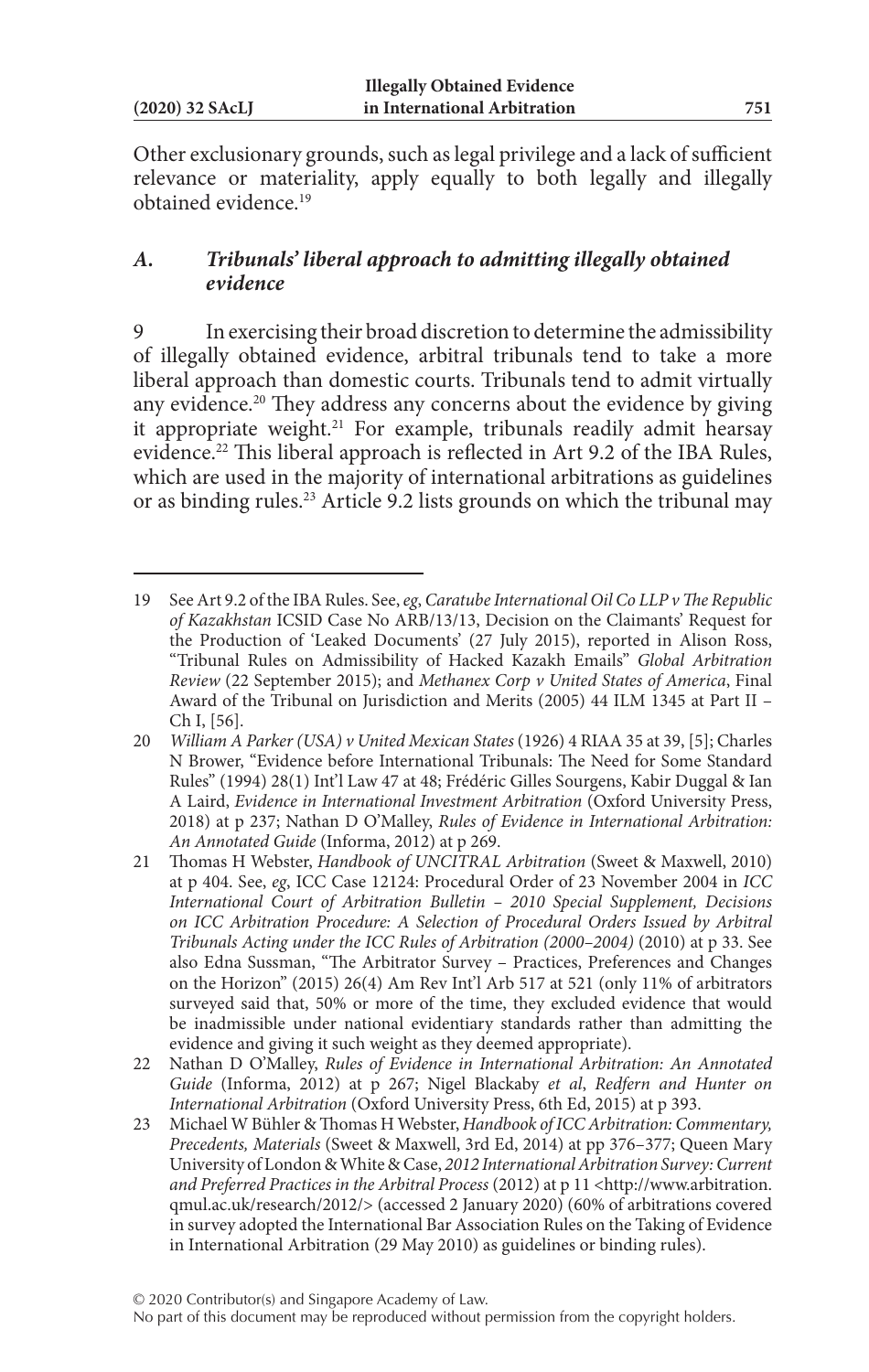exclude evidence, thus implicitly presuming that evidence is admissible unless there are grounds for exclusion.<sup>24</sup>

10 One reason for the presumption of admissibility is that a discretion to include rather than exclude evidence "would put a large burden on the arbitral tribunal to assess each piece of evidence for potential inclusion".25 More significantly, tribunals take a liberal approach so as to find the whole truth about the claim.<sup>26</sup> Arbitral tribunals are reluctant to exclude evidence partly because, compared to domestic courts, they have limited means to secure evidence.<sup>27</sup> Further, the exclusion of evidence is viewed as generally impoverishing the quality of the tribunal's factual findings and thus its ultimate decision: the exclusion reduces direct evidence that is already scarce or deprives the tribunal of indirect evidence to weigh alternative inferences<sup>28</sup>

11 Tribunals apply the same liberal approach to illegally obtained evidence. They consider whether there are any reasons to exclude illegally obtained evidence, rather than whether there are any reasons to admit  $it<sup>29</sup>$ 

# *B. Evidence is excluded where the adducing party was involved in the illegal procurement*

12 Where the party seeking to submit illegally obtained evidence had been directly or indirectly involved in its illegal procurement, tribunals have consistently declined to admit the evidence. In *Caratube International Oil Co LLP v The Republic of Kazakhstan*30 ("*Caratube v Kazakhstan*"), a tribunal constituted under the International Centre for Settlement of Investment Disputes ("ICSID") stated that the party's

<sup>24</sup> Peter Ashford, *The IBA Rules on the Taking of Evidence in International Arbitration: A Guide* (Cambridge University Press, 2013) at p 146.

<sup>25</sup> Peter Ashford, *The IBA Rules on the Taking of Evidence in International Arbitration: A Guide* (Cambridge University Press, 2013) at p 146.

<sup>26</sup> *William A Parker (USA) v United Mexican States* (1926) 4 RIAA 35 at [5].

<sup>27</sup> *Public Joint-Stock Co "Football Club Metalist" v Union des Associations Européennes de Football (UEFA)* Case No CAS 2013/A/3297 (29 November 2013) at [8.11]; *Sivasspor Kulübü v Union of European Football Association (UEFA)* Case No CAS 2014/A/3625 (3 November 2014, operative part of 7 July 2014) at [142].

<sup>28</sup> Frédéric Gilles Sourgens, Kabir Duggal & Ian A Laird, *Evidence in International Investment Arbitration* (Oxford University Press, 2018) at p 238.

<sup>29</sup> See, *eg*, *EDF (Services) Ltd v Romania* ICSID Case No ARB/05/13, Procedural Order No 3 (29 August 2008) at [47]; *Amos Adamu v Fédération Internationale de Football Association* Case No CAS 2011/A/2426 (24 February 2012) at [70].

<sup>30</sup> ICSID Case No ARB/13/13, Decision on the Claimants' Request for the Production of 'Leaked Documents' (27 July 2015).

No part of this document may be reproduced without permission from the copyright holders.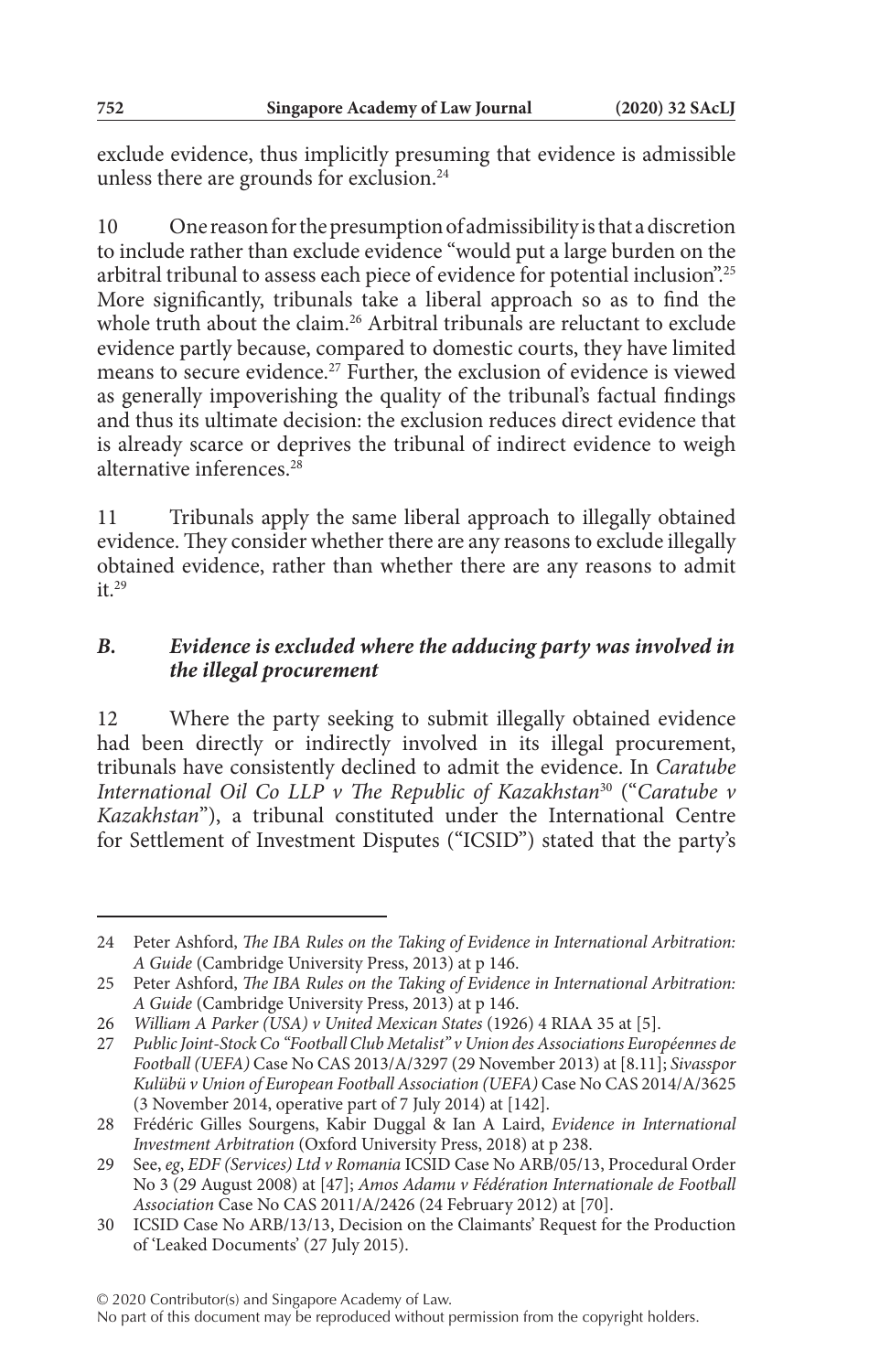involvement is "an irresistible reason to bar that party from profiting from its own misconduct".<sup>31</sup>

13 An example of direct involvement is *Libananco Holdings Co Ltd v Republic of Turkey*32 ("*Libananco v Turkey*"). Turkish public prosecutors had intercepted communications sent to and received from Libananco Holdings Co Ltd's ("Libanco's") counsel in the arbitration.<sup>33</sup> According to Turkey, the purpose of the interceptions was to investigate money laundering unrelated to the arbitration.<sup>34</sup> Although the ICSID tribunal did not hold that Turkey's conduct was illegal, it ordered the exclusion of all such privileged communications.<sup>35</sup> This was justified not only by the need to protect legal privilege but also by the parties' obligation to arbitrate fairly and in good faith; by the need to preserve basic procedural fairness; and by respect for the tribunal as the body freely chosen by the parties to adjudicate their dispute.<sup>36</sup> Although the tribunal declined to decide whether the interceptions had in fact prejudiced Libananco in the arbitration, it reasoned that the exclusion was appropriate for justice to be seen to be done.<sup>37</sup>

14 Another example is *Methanex Corp v United States of America*<sup>38</sup> ("*Methanex v USA*"). Private investigators, engaged by a law firm on behalf of Methanex Corporation ("Methanex"), had trespassed onto private property and rummaged through dumpsters for documents of one of the witnesses for the US.39 The *ad hoc* tribunal excluded the documents because it would be "wrong for Methanex to introduce evidential materials obtained by Methanex unlawfully".<sup>40</sup> Specifically, Methanex would violate its legal duty, owed to the other party and the tribunal, to conduct itself in good faith during the proceedings and to

<sup>31</sup> Alison Ross, "Tribunal Rules on Admissibility of Hacked Kazakh Emails" *Global Arbitration Review* (22 September 2015).

<sup>32</sup> ICSID Case No ARB/06/8, Award (2 September 2011).

<sup>33</sup> *Libananco Holdings Co Ltd v Republic of Turkey* ICSID Case No ARB/06/8, Decision on Preliminary Issues (23 June 2008) at [74].

<sup>34</sup> *Libananco Holdings Co Ltd v Republic of Turkey* ICSID Case No ARB/06/8, Decision on Preliminary Issues (23 June 2008) at [45]

<sup>35</sup> *Libananco Holdings Co Ltd v Republic of Turkey* ICSID Case No ARB/06/8, Decision on Preliminary Issues (23 June 2008) at [82].

<sup>36</sup> *Libananco Holdings Co Ltd v Republic of Turkey* ICSID Case No ARB/06/8, Decision on Preliminary Issues (23 June 2008) at [78].

<sup>37</sup> *Libananco Holdings Co Ltd v Republic of Turkey* ICSID Case No ARB/06/8, Decision on Preliminary Issues (23 June 2008) at [79]–[80].

<sup>38</sup> Final Award of the Tribunal on Jurisdiction and Merits (2005) 44 ILM 1345.

<sup>39</sup> *Methanex Corp v United States of America*, Final Award of the Tribunal on Jurisdiction and Merits (2005) 44 ILM 1345 at Part II – Ch I, [40] and [55].

<sup>40</sup> *Methanex Corp v United States of America*, Final Award of the Tribunal on Jurisdiction and Merits (2005) 44 ILM 1345 at Part II – Ch I, [54].

No part of this document may be reproduced without permission from the copyright holders.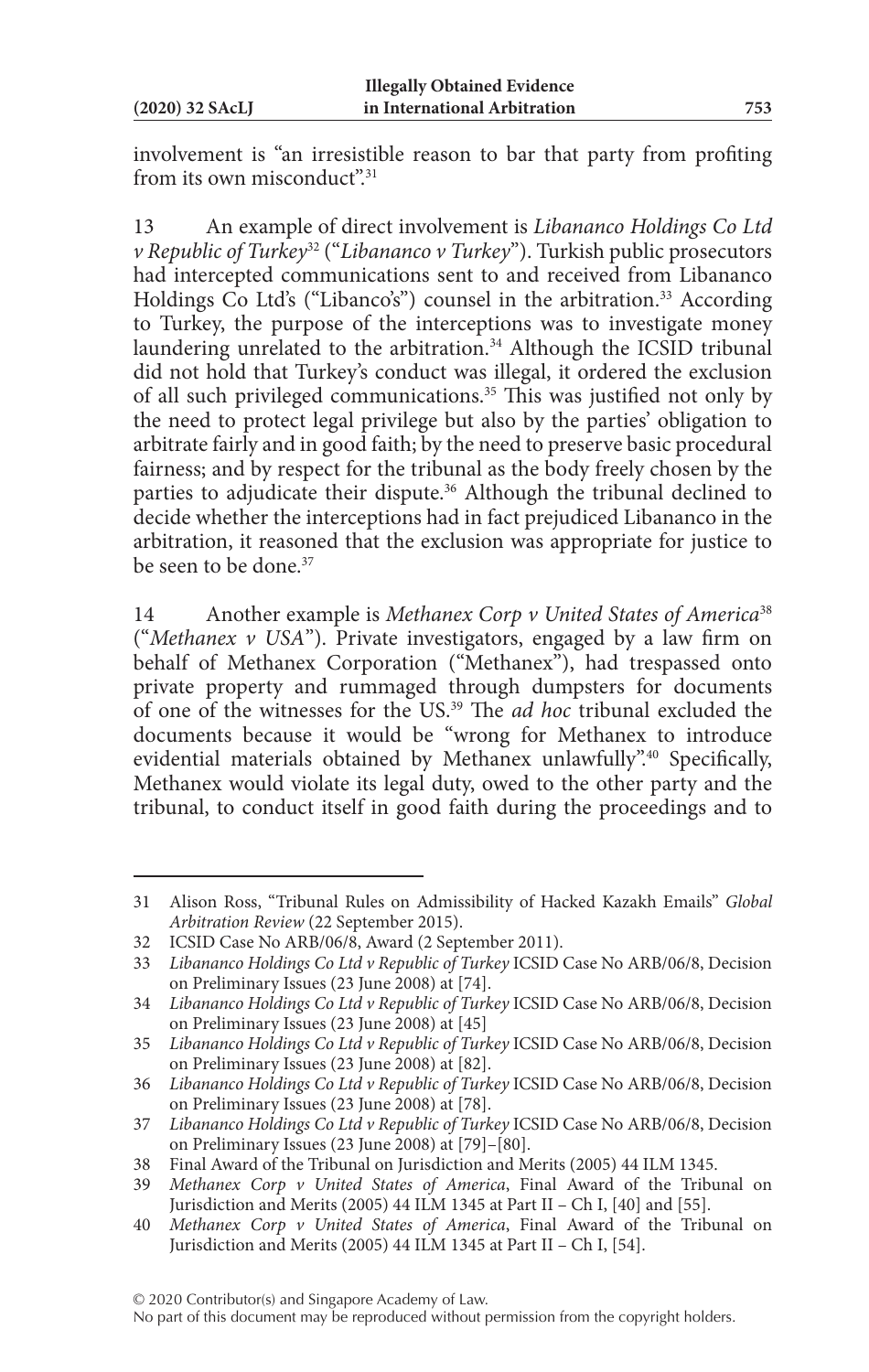respect the equality of arms between the parties.<sup>41</sup> In addition, the illegal conduct during the arbitration offended "basic principles of justice and fairness required of all parties in every international arbitration".<sup>42</sup>

15 Where the party knew of and consented to the illegal procurement before it occurred, this indirect involvement also warrants excluding the evidence. In the ICSID case of *EDF (Services) Ltd v Romania*43 ("*EDF v Romania*"), a third party closely related to EDF (Services) Ltd ("EDF") had illegally recorded a conversation with a witness for Romania. The third party had done so with EDF's knowledge and consent.<sup>44</sup> In excluding the recording, the tribunal stated that its discretion to admit evidence was limited by the principles of good faith and procedural fairness.<sup>45</sup> As in *Methanex v USA*, admitting the evidence would be contrary to good faith and fair dealing.<sup>46</sup>

16 Conversely, where a party has sought to submit evidence that a third party had independently obtained illegally, tribunals have admitted the evidence, subject to other exclusionary grounds. A justification was given by the Court of Arbitration for Sport ("CAS") in *Ahongalu Fusimalohi v Fédération Internationale de Football Association*<sup>47</sup> ("*Fusimalohi v FIFA*") and *Amos Adamu v Fédération Internationale de Football Association*48 ("*Adamu v FIFA*"). Both cases arose after the *Sunday Times* published an article containing verbatim excerpts of covert recordings of meetings between its undercover journalists and FIFA officials.49 After obtaining the recordings from the *Sunday Times*, FIFA used them in disciplinary proceedings against the officials.<sup>50</sup>

<sup>41</sup> *Methanex Corp v United States of America*, Final Award of the Tribunal on Jurisdiction and Merits (2005) 44 ILM 1345 at Part II – Ch I, [58].

<sup>42</sup> *Methanex Corp v United States of America*, Final Award of the Tribunal on Jurisdiction and Merits (2005) 44 ILM 1345 at Part II – Ch I, [59].

<sup>43</sup> ICSID Case No ARB/05/13, Procedural Order No 3 (29 August 2008).

<sup>44</sup> *EDF (Services) Ltd v Romania* ICSID Case No ARB/05/13, Procedural Order No 3 (29 August 2008) at [45].

<sup>45</sup> *EDF (Services) Ltd v Romania* ICSID Case No ARB/05/13, Procedural Order No 3 (29 August 2008) at [47].

<sup>46</sup> *EDF (Services) Ltd v Romania* ICSID Case No ARB/05/13 Procedural Order No 3 (29 August 2008) at [38].

<sup>47</sup> Case No CAS 2011/A/2425 (8 March 2012).

<sup>48</sup> Case No CAS 2011/A/2426 (24 February 2012).

<sup>49</sup> *Ahongalu Fusimalohi v Fédération Internationale de Football Association* Case No CAS 2011/A/2425 (8 March 2012) at [20]; *Amos Adamu v Fédération Internationale de Football Association*, Case No CAS 2011/A/2426 (24 February 2012) at [23].

<sup>50</sup> *Ahongalu Fusimalohi v Fédération Internationale de Football Association* Case No CAS 2011/A/2425 (8 March 2012) at [31]; *Amos Adamu v Fédération Internationale de Football Association* Case No CAS 2011/A/2426 (24 February 2012) at [33].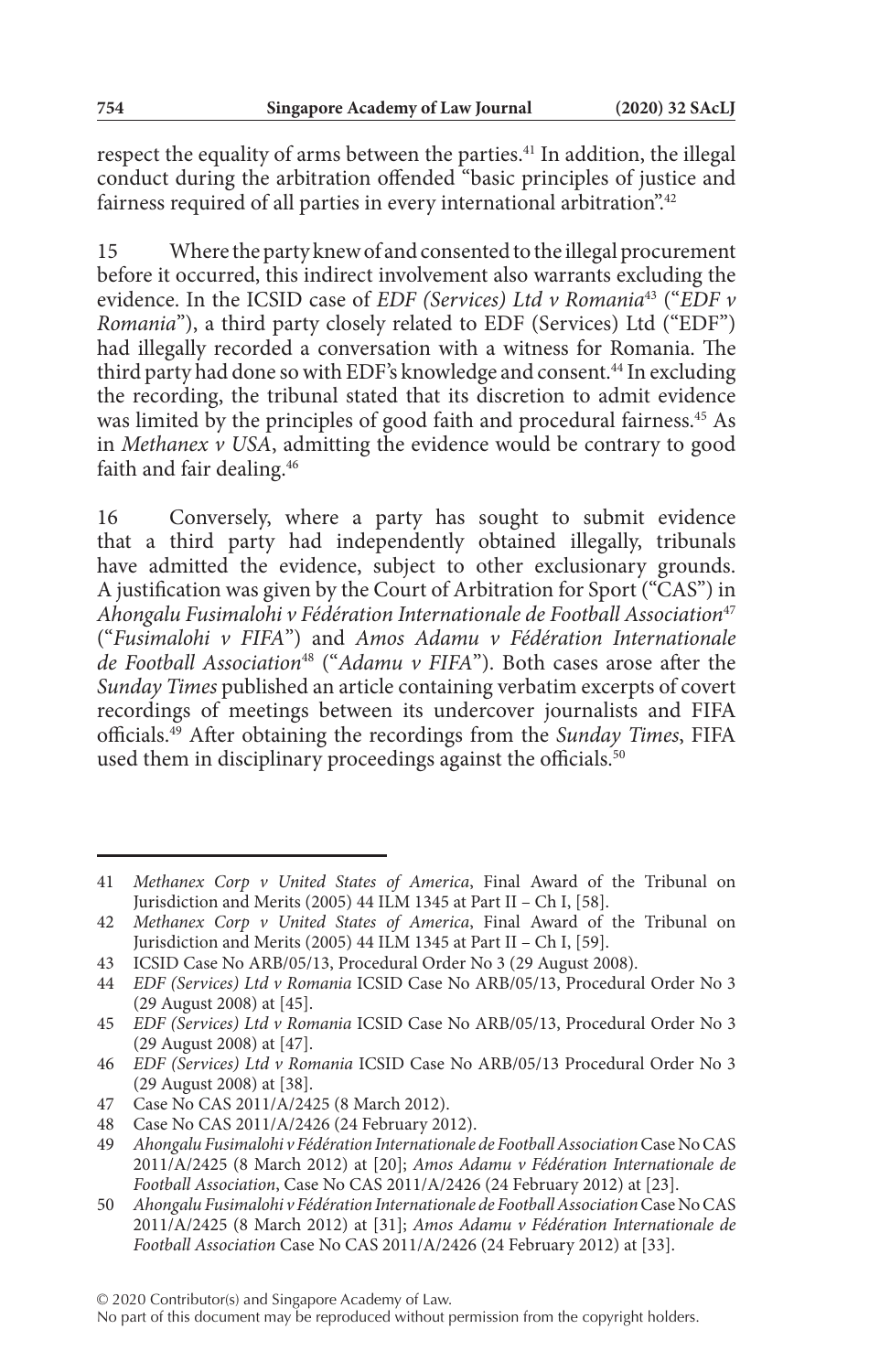17 On appeal, the CAS held in both cases that the recordings were admissible even if the *Sunday Times*'s journalists had obtained them illegally.51 Given the general duties of good faith and respect for the arbitral process, the CAS could exclude evidence where one party had "cheat[ed]" the other party and illegally obtained the evidence.52 But the CAS distinguished *Libananco v Turkey* and *Methanex v USA*: FIFA itself had not acted illegally, and neither FIFA nor anyone close to FIFA had prompted or supported the *Sunday Times*'s investigation. Because FIFA transparently solicited the recordings from the *Sunday Times* after the article had disclosed important parts of their content, FIFA did not violate "the duties of good faith and respect for the arbitral process incumbent on all who participate in international arbitration".<sup>53</sup> FIFA was simply "confronted with evidence derived from a *fait accompli*".54

18 Similarly, in *Alejandro Valverde Belmonte v Comitato Olimpico Nazionale Italiano (CONI)*55 ("*Valverde v CONI*"), the CAS admitted an analysis of a blood sample originally obtained by Spanish police and later relied on by Italian sports authorities in disciplinary proceedings. The Italian sports authorities had obtained the analysis from the Italian judicial police, who had arguably accessed the evidence in breach of rules relating to judicial co-operation between Spain and Italy. In balancing the interests involved, the CAS emphasised that the alleged breaches would not be "an untenable violation of the sentiment of justice" and that the breaches had not been committed by the Italian sports authorities.<sup>56</sup>

### *C. Wide availability or unavailability of evidence is relevant but not decisive*

19 Illegally obtained evidence may be admitted even if it is not widely available. In *Fusimalohi v FIFA*, *Adamu v FIFA* and *Valverde v* 

<sup>51</sup> *Ahongalu Fusimalohi v Fédération Internationale de Football Association* Case No CAS 2011/A/2425 (8 March 2012) at [82]; *Amos Adamu v Fédération Internationale de Football Association* Case No CAS 2011/A/2426 (24 February 2012) at [78].

<sup>52</sup> *Ahongalu Fusimalohi v Fédération Internationale de Football Association* Case No CAS 2011/A/2425 (8 March 2012) at [73]; *Amos Adamu v Fédération Internationale de Football Association* Case No CAS 2011/A/2426 (24 February 2012) at [69].

<sup>53</sup> *Ahongalu Fusimalohi v Fédération Internationale de Football Association* Case No CAS 2011/A/2425 (8 March 2012) at [74]; *Amos Adamu v Fédération Internationale de Football Association* Case No CAS 2011/A/2426 (24 February 2012) at [70].

<sup>54</sup> *Ahongalu Fusimalohi v Fédération Internationale de Football Association* Case No CAS 2011/A/2425 (8 March 2012) at [86]; *Amos Adamu v Fédération Internationale de Football Association* Case No CAS 2011/A/2426 (24 February 2012) at [82].

<sup>55</sup> Case No CAS 2009/A/1879 (15 March 2010).

<sup>56</sup> *Alejandro Valverde Belmonte v Comitato Olimpico Nazionale Italiano (CONI)* Case No CAS 2009/A/1879 (15 March 2010) at [136].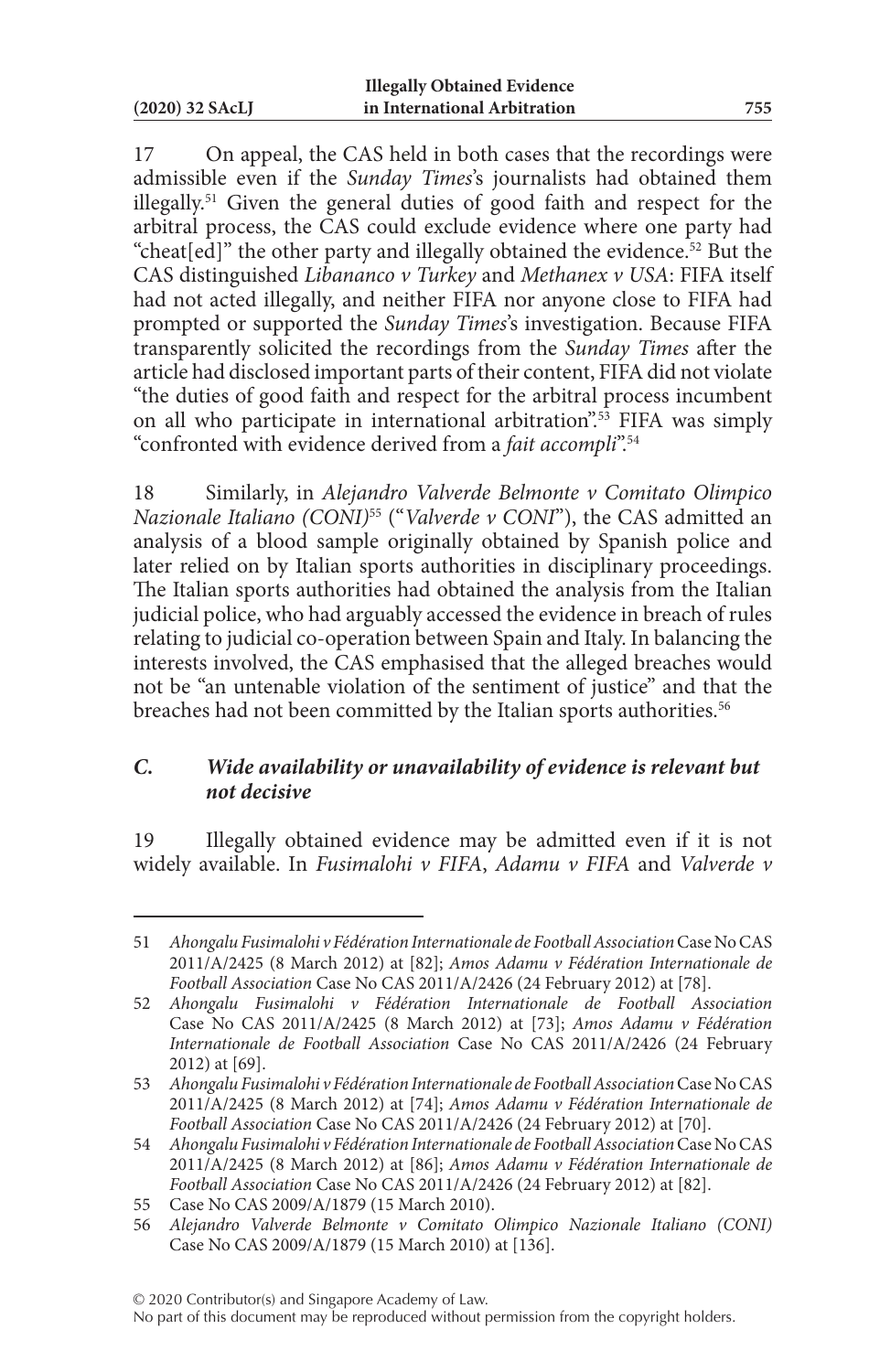*CONI*, where the evidence was available only to third parties who in turn made it available to a party to the arbitration, the evidence was admitted.

20 Conversely, the fact that evidence is widely available to the public does not automatically render it admissible. In *Caratube v Kazakhstan*, unknown hackers had published government documents on a website dubbed "Kazakhleaks". The tribunal excluded those of the leaked documents that were privileged. Still, the wide availability of illegally obtained evidence that is not privileged reinforces a tribunal's decision to admit it. When admitting the non-privileged documents, the tribunal in *Caratube v Kazakhstan* reasoned that it should avoid rendering an award which would be factually wrong based on documents that were widely, freely, and lawfully available online.<sup>57</sup>

### **IV. Rationale for the principles governing admissibility**

21 Although the basic principles identified above are reasonably clear, the rationale underlying them is less so. The rationale is crucial to provide principled guidance in novel cases. Some tribunals identify a concept, such as good faith or the equality of arms, and conclude that admitting certain evidence does or does not run contrary to that concept. However, an analysis of good faith and the equality of arms shows that they provide an inadequate account of the principles applied by tribunals.

#### *A. Duty to arbitrate in good faith*

22 Some tribunals state the issue as whether admitting the illegally obtained evidence would be contrary to good faith. For example, the tribunals in *Methanex v USA*, *Libananco v Turkey*, *EDF v Romania* and *Fusimalohi v FIFA* referred to a general duty in international arbitration to arbitrate fairly and in good faith.<sup>58</sup> In the first three cases, that duty would have been breached if the party involved in the illegality could have relied on the evidence; in *Fusimalohi v FIFA*, that duty was not

© 2020 Contributor(s) and Singapore Academy of Law.

<sup>57</sup> Alison Ross, "Tribunal Rules on Admissibility of Hacked Kazakh Emails" *Global Arbitration Review* (22 September 2015).

<sup>58</sup> *Methanex Corp v United States of America*, Final Award of the Tribunal on Jurisdiction and Merits (2005) 44 ILM 1345 at [54]; *Libananco Holdings Co Ltd v Republic of Turkey* ICSID Case No ARB/06/8, Award (2 September 2011) at [78]; *EDF (Services) Ltd v Romania* ICSID Case No ARB/05/13, Procedural Order No 3 (29 August 2008) at [38]; *Ahongalu Fusimalohi v Fédération Internationale de Football Association* Case No CAS 2011/A/2425 (8 March 2012) at [73].

No part of this document may be reproduced without permission from the copyright holders.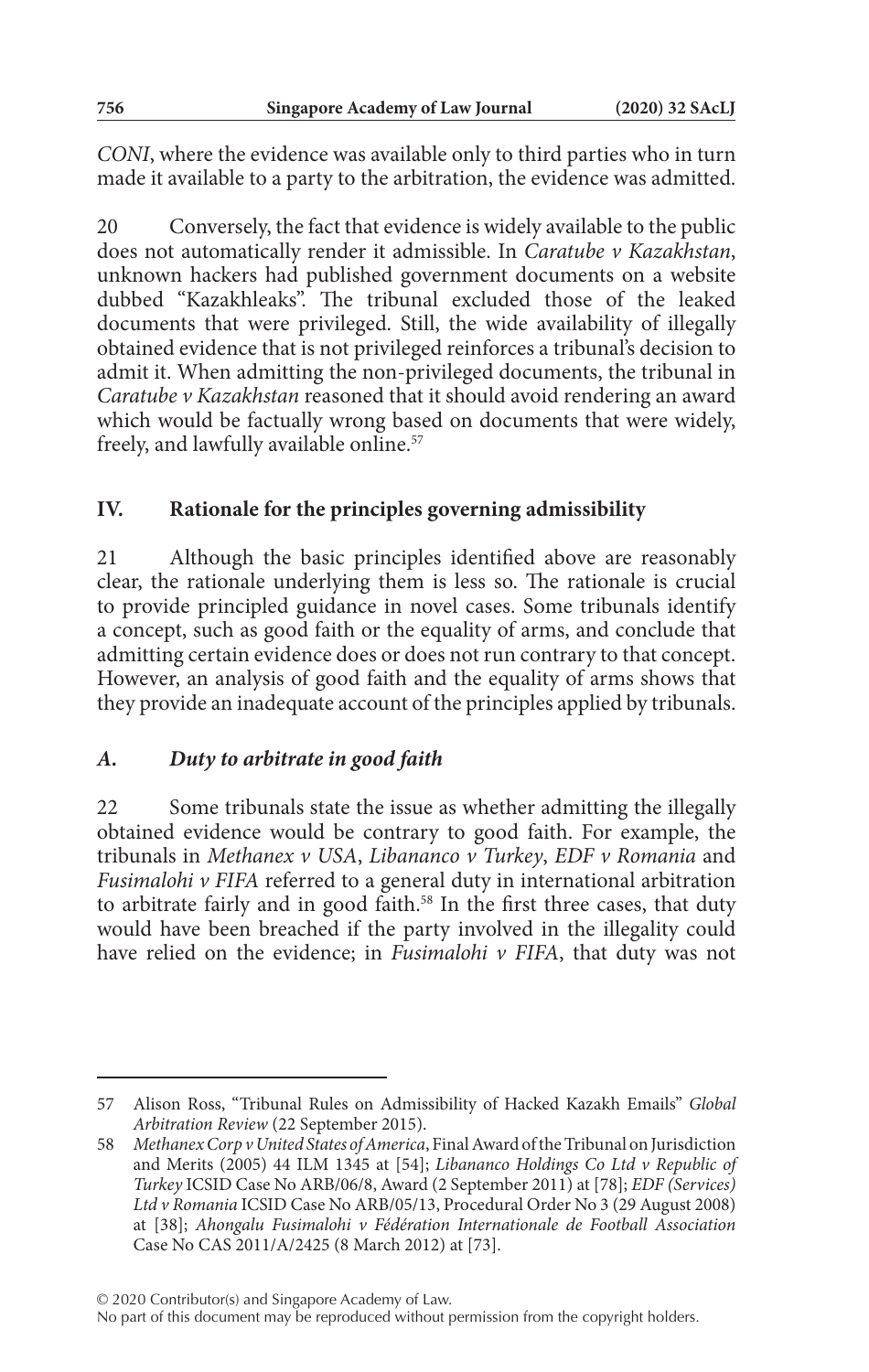breached because FIFA did not "cheat the other party and illegally obtain some evidence".59

23 But this rationale carries little explanatory force. The cases listed above use good faith as a conclusory label without justifying why the duty of procedural good faith should encompass a duty not to procure evidence illegally. As Gary Born observes, the precise contours of the duty to arbitrate in good faith are unsettled.<sup>60</sup> This duty follows from the nature of the arbitral process and the parties' agreement to arbitrate, which entails a commitment to co-operate in resolving the dispute.<sup>61</sup>

24 At its core, the duty of procedural good faith means that, if the arbitral process can proceed only with a party's participation, that party must participate in rather than obstruct or delay the process. It has been held that, where the duty has not been modified by contract, a party must participate in the constitution of the tribunal; pay the arbitrators' fees; obey confidentiality obligations relating to the arbitration; co-operate with any tribunal-appointed expert; produce evidence in a manner and timing that allow the opposing party and the tribunal to properly use it;<sup>62</sup> take reasonable steps to avoid submitting forged documents or other corrupted evidence; comply with the tribunal's procedural directions; and avoid conduct aimed at delaying the arbitral process.<sup>63</sup> The admission of illegally obtained evidence does not undermine the duty at its core as it does not necessarily obstruct or delay arbitral proceedings.

25 So the question is whether the duty should encompass a duty not to procure evidence illegally or even a duty not to use evidence that was originally obtained illegally. One may argue that it should: when parties agree to arbitration, they generally expect that, just as their disputes will be resolved according to principles of law,<sup>64</sup> evidence will be gathered in accordance with the law.

<sup>59</sup> *Ahongalu Fusimalohi v Fédération Internationale de Football Association* Case No CAS 2011/A/2425 (8 March 2012) at [73].

<sup>60</sup> Gary B Born, *International Commercial Arbitration* (Kluwer Law International, 2nd Ed, 2014) at p 1262.

<sup>61</sup> Gary B Born, *International Commercial Arbitration* (Kluwer Law International, 2nd Ed, 2014) at pp 1257–1258.

<sup>62</sup> See, *eg*, *EDF (Services) Ltd v Romania* ICSID Case No ARB/05/13, Procedural Order No 3 (29 August 2008) at [40] and [48].

<sup>63</sup> Gary B Born, *International Commercial Arbitration* (Kluwer Law International, 2nd Ed, 2014) at pp 1262–1263; Nathan D O'Malley, *Rules of Evidence in International Arbitration: An Annotated Guide* (Informa, 2012) at pp 223–224.

<sup>64</sup> Unless parties authorise the tribunal to decide the dispute *ex aequo et bono* or as *amiable compositeur*: see Art 28(3) of the UNCITRAL Model Law.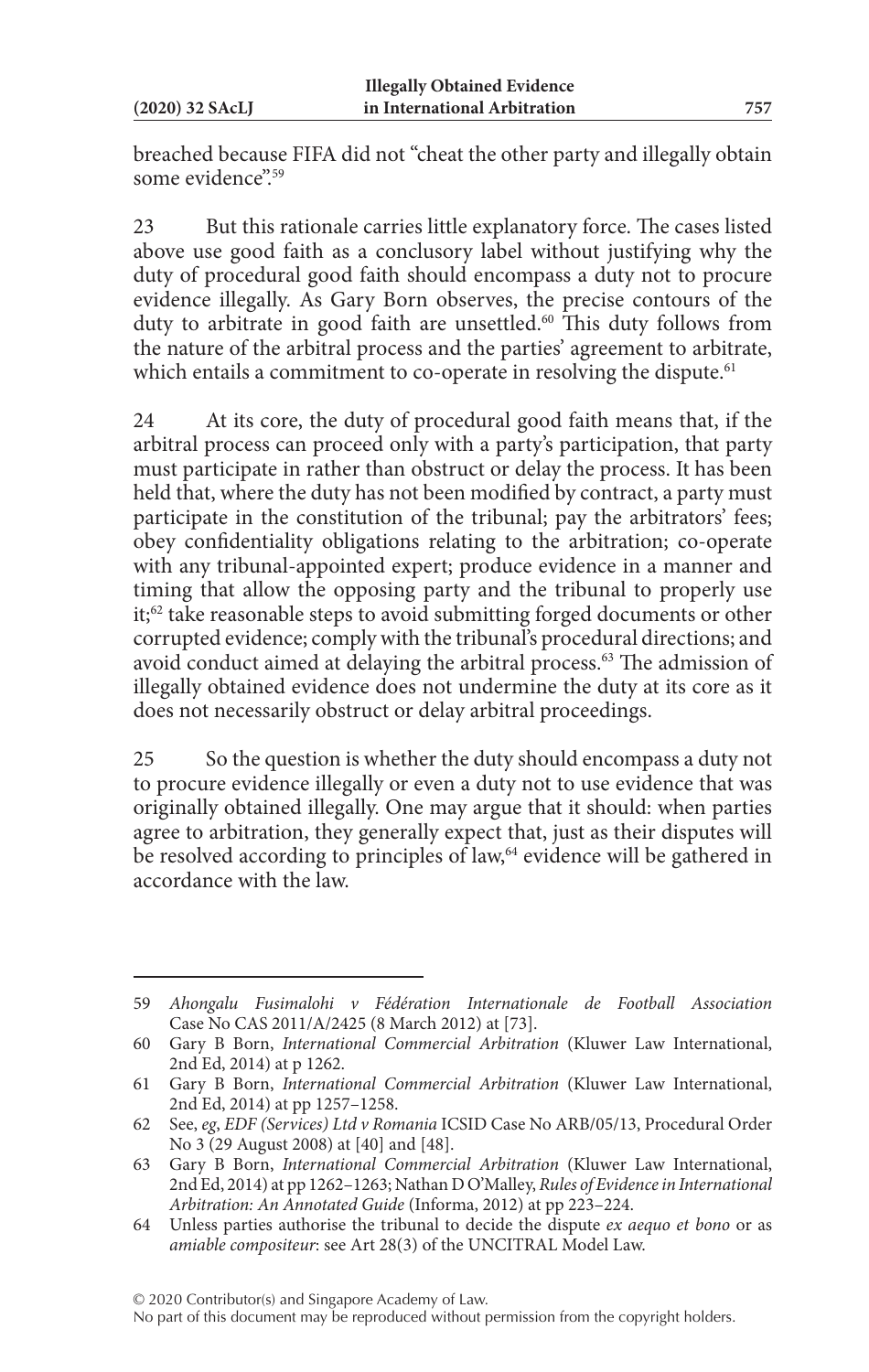26 But the duty of procedural good faith does not explain why the cases distinguish between a party involved in the illegal conduct and a party confronted with a *fait accompli*. It is unclear how illegally obtaining evidence amounts to "cheating" the other party, while legally obtaining evidence that was originally obtained illegally does not. The party confronted with a *fait accompli* could be said to "cheat" the other party by exploiting the availability of illegally obtained evidence. Further, from the viewpoint of the other party, the effect in both situations is the same: the evidence was gathered in violation of the law and possibly of that party's legal rights.

27 Further, the language of good faith may tend to limit a reasoned consideration of all the circumstances because it focuses on one party's duty. Some tribunals have implicitly or explicitly balanced considerations such as pursuing the truth and avoiding an incentive for parties to break the law.65 But where the language of good faith is used, it does not lend itself to explicitly balancing such considerations.

# *B. Equality of arms*

28 The equality of arms between parties is another rationale invoked by parties to exclude illegally obtained evidence. In *Methanex v USA*, the tribunal viewed good faith and respect for the equality of arms as forming one general duty.<sup>66</sup>

29 The principle of the equality of arms, however, does not fully account for the exclusion of illegally obtained evidence. The equality of arms requires that each party be afforded "a reasonable opportunity to present his case – including his evidence – under conditions that do not place him at a substantial disadvantage *vis-à-vis* his opponent".<sup>67</sup> This concept has three aspects:

> (a) First, the equality of arms may be undermined by the untimely introduction of witness evidence that could have been

© 2020 Contributor(s) and Singapore Academy of Law.

<sup>65</sup> See, *eg*, Alison Ross, "Tribunal Rules on Admissibility of Hacked Kazakh Emails" *Global Arbitration Review* (22 September 2015) and *Alejandro Valverde Belmonte v Comitato Olimpico Nazionale Italiano (CONI)* Case No CAS 2009/A/1879 (15 March 2010) at [136].

<sup>66</sup> *Methanex Corp v United States of America*, Final Award of the Tribunal on Jurisdiction and Merits (2005) 44 ILM 1345 at [54].

<sup>67</sup> *Dombo Beheer BV v The Netherlands* Application No 14448/88 (European Court of Human Rights) (27 October 1993) at [33], quoted in Nathan D O'Malley, *Rules of Evidence in International Arbitration: An Annotated Guide* (Informa, 2012) at p 321.

No part of this document may be reproduced without permission from the copyright holders.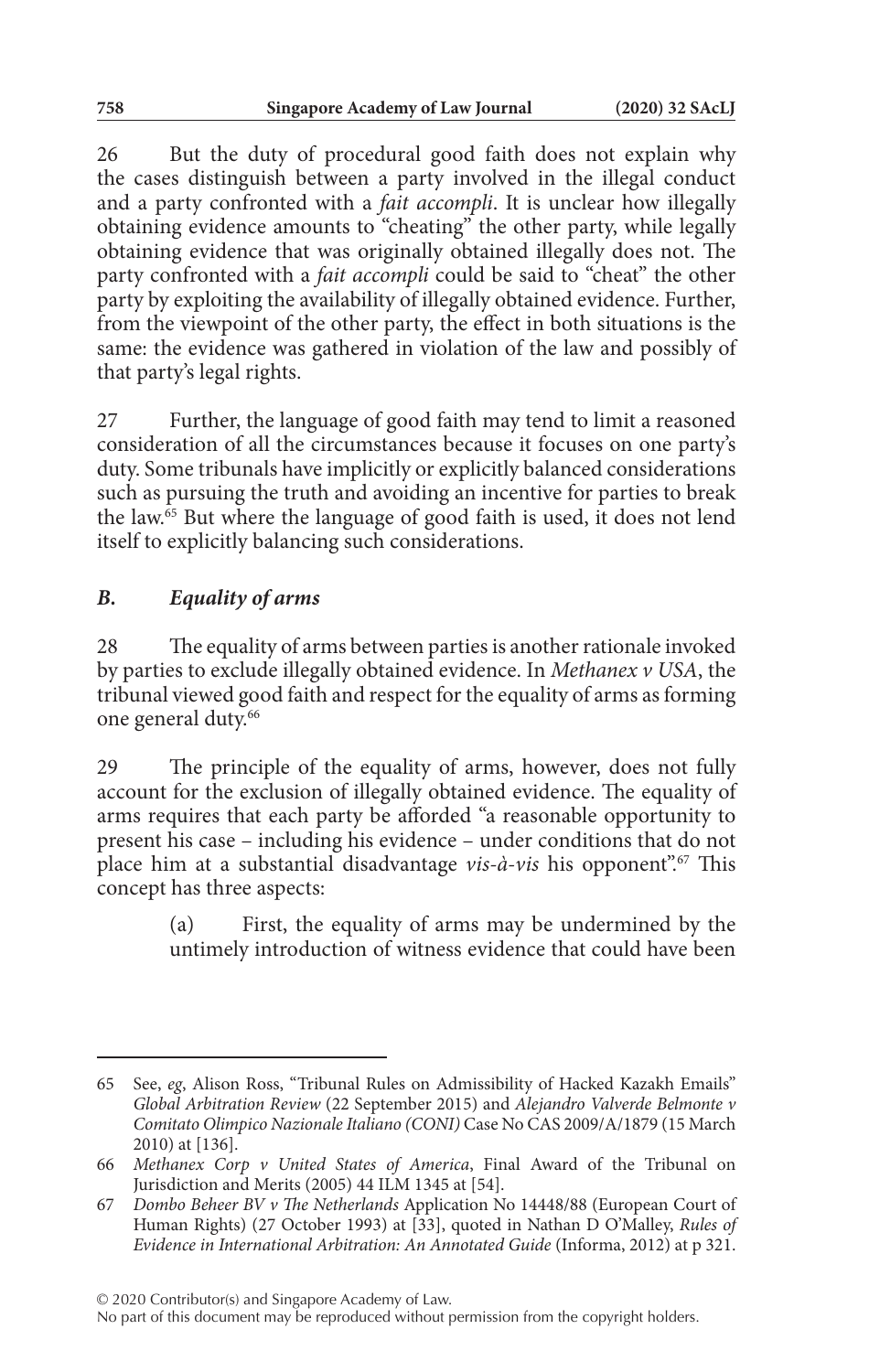submitted earlier.<sup>68</sup> This aspect is not unique to illegally obtained evidence.

(b) Second, the equality of arms requires parties to refrain from relying on documents which the other party cannot access and from manipulating or threatening the other party's access.69 For example, a party should not introduce incomplete transcripts of a conversation, and a state party should not use its police powers to impede the investor's ability to interview witnesses.<sup>70</sup> This aspect arguably supports the admission rather than the exclusion of evidence. As long as one party makes the illegally obtained evidence in its hands equally available to the other, there is no cause for complaint on this basis.

(c) Third, the equality of arms may be implicated where a party has obtained the evidence through powers that the other party lacks. This can arise, as in *Libananco v Turkey*, where a state party procures evidence using its sovereign powers. The "unfair deployment of … police powers, in the preparation of [the state's] case"<sup>71</sup> creates an "informal inequality and imbalance of power".72 This aspect does not account for cases such as *Methanex v USA* and *EDF v Romania* where the investor was the party precluded from relying on illegally obtained evidence.

Further, tribunals have not adopted the broader proposition that a party cannot adduce favourable evidence of a type which has no corresponding unfavourable evidence. In *Caratube v Kazakhstan*, Kazakhstan argued that, because Kazakhstan lacked access to the investor's confidential e-mails, admitting the leaked e-mails of the Kazakh government would

<sup>68</sup> Frédéric Gilles Sourgens, Kabir Duggal & Ian A Laird, *Evidence in International Investment Arbitration* (Oxford University Press, 2018) at p 258; see, *eg*, *South American Silver Ltd (Bermuda) v Plurinational State of Bolivia* PCA Case No 2013-15, Procedural Order No 15 (9 April 2016) at [29]–[36].

<sup>69</sup> *Standard Chartered Bank (Hong Kong) Ltd v Tanzania Electric Supply Co Ltd (TANESCO)* ICSID Case No ARB/10/20, Procedural Order No 6 (6 July 2012) at [13]; *Caratube International Oil Co LLP v The Republic of Kazakhstan* ICSID Case No ARB/08/12, Decision Regarding Claimant's Application for Provisional Measures (31 July 2009) at [100]; Nathan D O'Malley, *Rules of Evidence in International Arbitration: An Annotated Guide* (Informa, 2012) at p 225.

<sup>70</sup> Nathan D O'Malley, *Rules of Evidence in International Arbitration: An Annotated Guide* (Informa, 2012) at p 225; Frédéric Gilles Sourgens, Kabir Duggal & Ian A Laird, *Evidence in International Investment Arbitration* (Oxford University Press, 2018) at p 259; *Libananco Holdings Co Ltd v Republic of Turkey* ICSID Case No ARB/06/8, Award (2 September 2011) at [375] and [384].

<sup>71</sup> Nathan D O'Malley, *Rules of Evidence in International Arbitration: An Annotated Guide* (Informa, 2012) at p 322.

<sup>72</sup> Frédéric Gilles Sourgens, Kabir Duggal & Ian A Laird, *Evidence in International Investment Arbitration* (Oxford University Press, 2018) at p 259.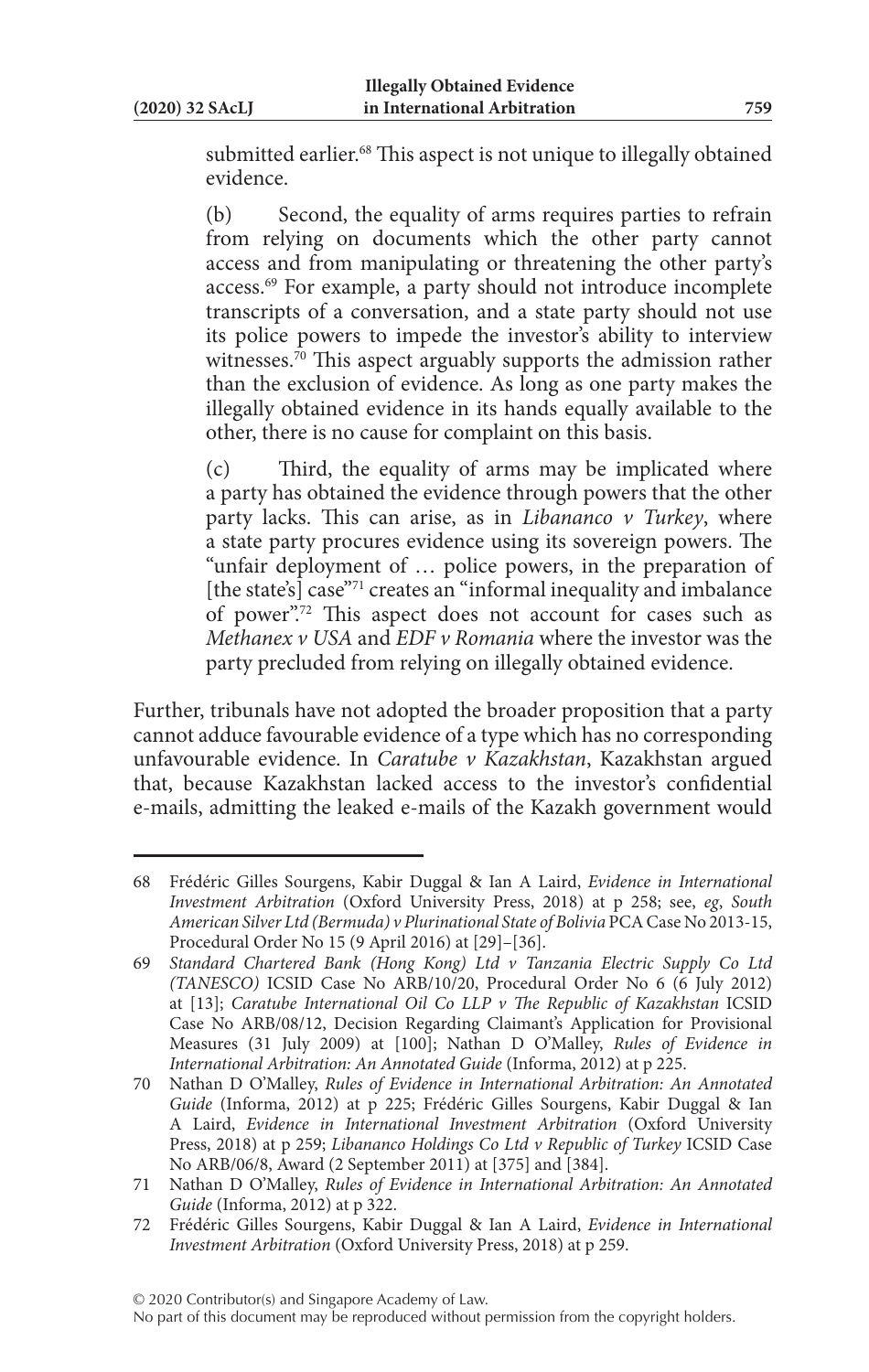create an imbalance between the parties. This argument failed.73 If the objection were simply to an imbalance arising from one party's access to favourable evidence, one solution would be to permit both parties to rely on illegally obtained evidence – a solution promoting illegal conduct that tribunals surely would not contemplate.

# *C. Integrity of the arbitral process*

30 The principles developed in the arbitral awards are more thoroughly explained by the rationale of protecting the integrity and thus legitimacy of the arbitral process than by the duty of procedural good faith or the equality of arms principle.

31 To uphold the integrity and legitimacy of the arbitral process, tribunals seek to adjudicate disputes based on an accurate picture of the material facts. For the consensual process of international arbitration to have legitimacy, losing parties must trust arbitration as a fair mechanism; and the exclusion of evidence that sheds light on the truth may create a sense of procedural unfairness.74 In *Caratube v Kazakhstan* the tribunal highlighted its need to access the leaked information, which was widely and freely available in the public domain, to avoid the risk of an award that would be "artificial and factually wrong".75 In *ConocoPhillips Petrozuata BV v Bolivarian Republic of Venezuela*76 ("*ConocoPhillips v Venezuela*"), Georges Abi-Saab in dissent noted that an adjudicative body has a duty to "safeguard the efficiency, credibility and integrity of the adjudicative function" and that its "foremost task is to seek the truth and to dispense justice according to law on that basis".77 In exercising its power under the relevant arbitral rules to determine the admissibility of illegally obtained evidence, the tribunal should be guided by a concern to protect the integrity of the arbitral process.

32 One might object that the integrity of the arbitral process is a vague concept. But it is no vaguer than an expanded notion of procedural good faith or of the equality of arms. In ascertaining whether

<sup>73</sup> Alison Ross, "Tribunal Rules on Admissibility of Hacked Kazakh Emails" *Global Arbitration Review* (22 September 2015).

<sup>74</sup> Frédéric Gilles Sourgens, Kabir Duggal & Ian A Laird, *Evidence in International Investment Arbitration* (Oxford University Press, 2018) at pp 238–239.

<sup>75</sup> Alison Ross, "Tribunal Rules on Admissibility of Hacked Kazakh Emails" *Global Arbitration Review* (22 September 2015).

<sup>76</sup> ICSID Case No ARB/07/30, Decision on Respondent's Request for Reconsideration (10 March 2014).

<sup>77</sup> *ConocoPhillips Petrozuata BV v Bolivarian Republic of Venezuela* ICSID Case No ARB/07/30, Decision on Respondent's Request for Reconsideration (10 March 2014) at pp 20–21.

No part of this document may be reproduced without permission from the copyright holders.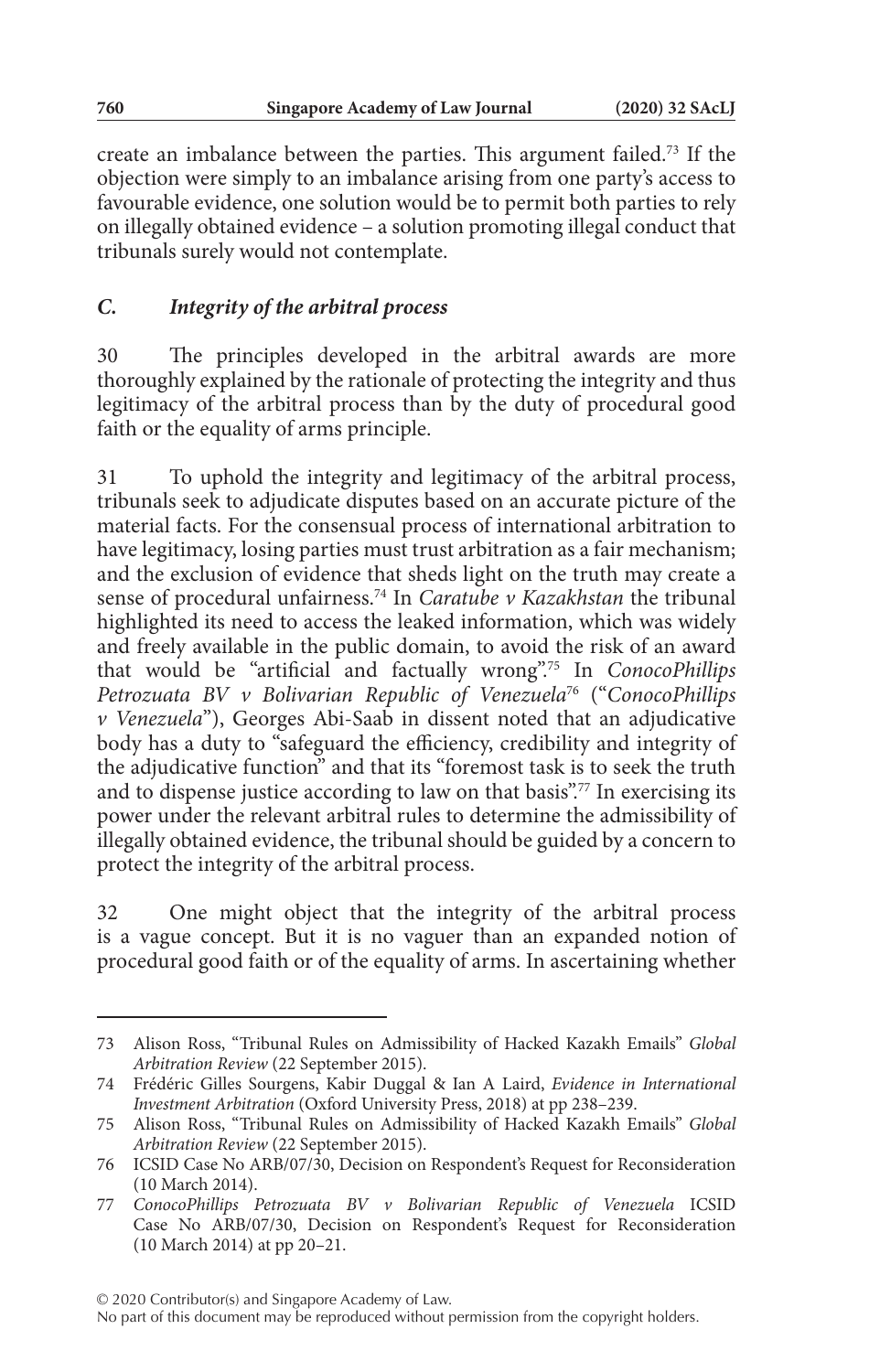| $(2020)$ 32 SAcLJ |  |  |
|-------------------|--|--|
|                   |  |  |

admitting or excluding the evidence would undermine the integrity of the arbitral process, perhaps a starting point is to ask: "If tribunals generally were to reach this decision in this type of situation, would they tend to bring international arbitration into disrepute?" In holding that certain WikiLeaks cables should have been admitted in *ConocoPhillips v Venezuela*, Abi-Saab summed up the concept as follows:<sup>78</sup>

> I don't think that any self-respecting Tribunal that takes seriously its overriding legal and moral task of seeking the truth and dispensing justice according to law on that basis, can ... ignor[e] the existence and the relevance of such glaring evidence.

> It would be shutting itself off by an epistemic closure into a subjective makebelieve world of its creation; a virtual reality in order to fend off probable objective reality; a legal comedy of errors on the theatre of the absurd, not to say travesty of justice, that makes mockery [*sic*] not only of ICSID arbitration but of the very idea of adjudication.

33 This rationale explains why tribunals start from the position that illegally obtained evidence is admissible. It also explains why illegally obtained evidence, like legally obtained evidence, may be excluded where serious doubts arise as to its completeness or authenticity.<sup>79</sup> For example, the tribunal in *Libananco v Turkey* excluded partial transcripts obtained from surveillance activities on the basis that they could not be authenticated and were incomplete.80 Similarly, the tribunal in *EDF v Romania* excluded EDF's copied recording not only because EDF was involved in the illegality, but also because part of the conversation was missing and the copy could not be authenticated.81 Still, as in *Caratube v Kazakhstan*, a tribunal may prefer to admit the evidence where a party merely questions authenticity without submitting any evidence to challenge authenticity.82

34 Nevertheless, the quest for truth has its limits. Tribunals preserve the integrity and legitimacy of the arbitral process not only by rendering awards based on the true facts, but also by avoiding a perverse incentive for parties to break the law to obtain evidence. If parties who obtained

© 2020 Contributor(s) and Singapore Academy of Law.

<sup>78</sup> *ConocoPhillips Petrozuata BV v Bolivarian Republic of Venezuela* ICSID Case No ARB/07/30, Decision on Respondent's Request for Reconsideration (10 March 2014) at p 24.

<sup>79</sup> See Nathan D O'Malley, *Rules of Evidence in International Arbitration: An Annotated Guide* (Informa, 2012) at pp 81–82.

<sup>80</sup> *Libananco Holdings Co Ltd v Republic of Turkey* ICSID Case No ARB/06/8, Award (2 September 2011) at [375] and [384].

<sup>81</sup> *EDF (Services) Ltd v Romania* ICSID Case No ARB/05/13, Procedural Order No 3 (29 August 2008) at [35].

<sup>82</sup> Alison Ross, "Tribunal Rules on Admissibility of Hacked Kazakh Emails" *Global Arbitration Review* (22 September 2015).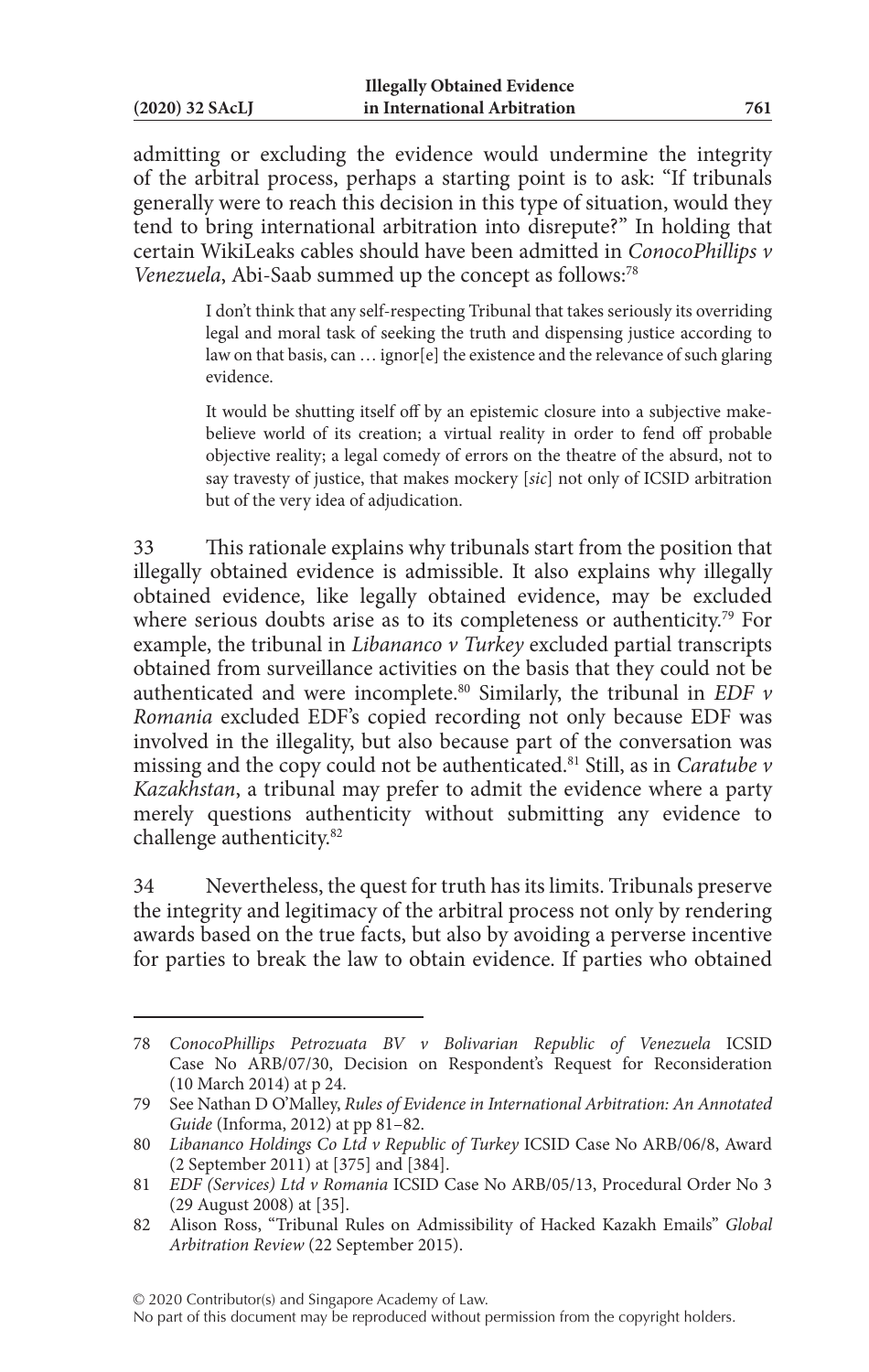evidence illegally were allowed to rely on it, parties might prefer to obtain evidence illegally – rather than legally through avenues such as the discovery process.<sup>83</sup> This accounts for the distinction between parties obtaining evidence illegally and parties obtaining evidence from a third party who had independently acted illegally.

35 *Caratube v Kazakhstan* illustrates how a tribunal balances various aspects of the integrity of the arbitral process where the party submitting the evidence was not involved in the illegality. On the one hand, the tribunal needed to avoid rendering an award that would be factually wrong in light of publicly available information and to uphold a party's right to prove its case. On the other hand, the tribunal acknowledged the need to deter cybercrime and the unfairness of admitting the confidential evidence against Kazakhstan's legitimate expectations. Balancing these concerns, the tribunal admitted those of the leaked documents that were not privileged.84

36 The rationale is also consistent with the other exclusionary grounds that apply to both legally and illegally obtained evidence. For example, tribunals exclude legally privileged evidence to protect an established category of communications between counsel and client. Although the scope of legal privilege in international arbitration can be unclear,<sup>85</sup> the need to respect privilege is sufficiently widely accepted for the IBA Rules to recognise "legal impediment or privilege" as an exclusionary ground.<sup>86</sup> Legal privilege serves to "ensure that every person must be able, without constraint, to consult a lawyer whose profession entails the giving of independent legal advice" and is therefore "closely linked to the concept of the lawyer's role as collaborating in the administration of justice".<sup>87</sup> The tribunals in *Caratube v Kazakhstan* and *Libananco v Turkey* stated that legal privilege protects the fundamental right of parties to a fair trial, and more broadly their right to seek advice and advance their cases freely.<sup>88</sup> Thus, protecting the integrity of the arbitral process involves protecting legally privileged evidence.

<sup>83</sup> See Grégoire Bertrou & Sergey Alekhin, "The Admissibility of Unlawfully Obtained Evidence in International Arbitration: Does the End Justify the Means?" (2018) *The Paris Journal of International Arbitration* 11 at 13.

<sup>84</sup> Alison Ross, "Tribunal Rules on Admissibility of Hacked Kazakh Emails" *Global Arbitration Review* (22 September 2015).

<sup>85</sup> See Gary B Born, *International Commercial Arbitration* (Kluwer Law International, 2nd Ed, 2014) at p 2377.

<sup>86</sup> IBA Rules, Art 9.2(b).

<sup>87</sup> *Akzo Nobel Chemicals Ltd v European Commission* [2008] All ER (EC) 1 at [121].

<sup>88</sup> *Libananco Holdings Co Ltd v Republic of Turkey* ICSID Case No ARB/06/8, Award (2 September 2011) at [78]; Alison Ross, "Tribunal Rules on Admissibility of Hacked Kazakh Emails" *Global Arbitration Review* (22 September 2015).

<sup>© 2020</sup> Contributor(s) and Singapore Academy of Law.

No part of this document may be reproduced without permission from the copyright holders.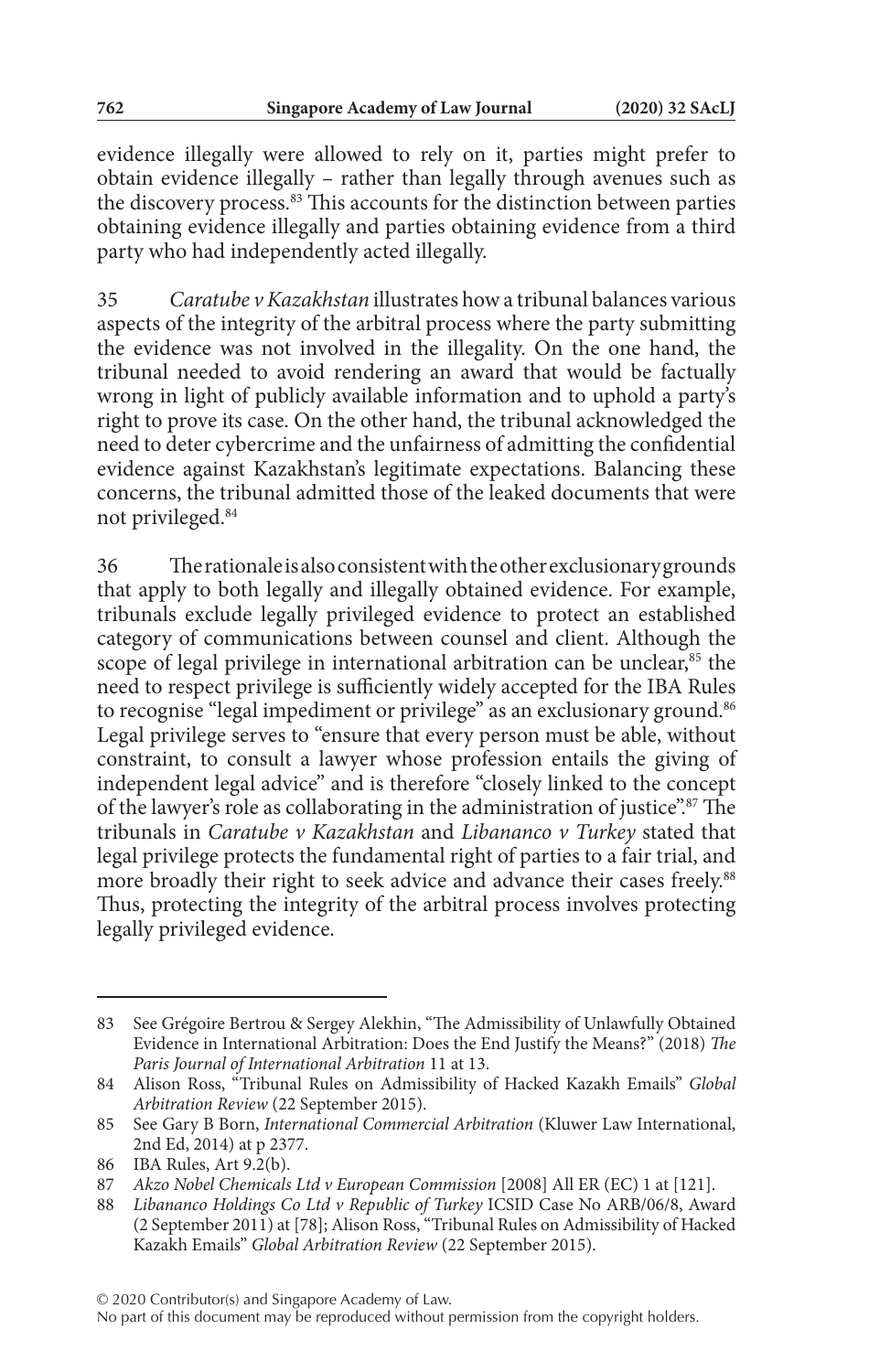#### **V. Some unresolved questions**

#### *A. Which jurisdiction's law is relevant to determining illegality?*

37 A method of obtaining evidence may be illegal under the laws of one jurisdiction yet legal under the laws of another. Which jurisdiction's law should tribunals look to when deciding whether evidence has been obtained illegally?

38 The arbitral awards do not directly address this issue. In the majority of the published awards, the evidence was obtained, or was assumed to be obtained, illegally according to the law of the place of procurement.89 An exception is *Adamu v FIFA*, where the conduct was legal in England where it occurred but assumed to be illegal under the law of Switzerland, the seat of the arbitration.<sup>90</sup>

39 The answer to a similar question regarding legal privilege provides a useful starting point because the scope of legal privilege varies from one jurisdiction to another. O'Malley identifies two approaches that tribunals use to identify which jurisdiction's law provides the relevant rule of privilege.

40 First, arbitrators may survey relevant sources of law to identify principles affirmed by multiple jurisdictions.91 This is arguably unsuitable for illegally obtained evidence. The rationale for excluding illegally obtained evidence is to protect the arbitral process from being seen to condone or incentivise unscrupulous conduct, which may or may not be illegal in all the jurisdictions considered.

41 Second, a tribunal may use the closest connection or centre of gravity test to choose one of the following laws:<sup>92</sup>

> (a) the law of the place where the lawyer with whom the communication occurred is admitted to practice;

<sup>89</sup> See *Methanex Corp v United States of America*, Final Award of the Tribunal on Jurisdiction and Merits (2005) 44 ILM 1345; *EDF (Services) Ltd v Romania* ICSID Case No ARB/05/13, Procedural Order No 3 (29 August 2008); *Hulley Enterprises Ltd (Cyprus) v The Russian Federation* PCA Case No AA 226, Final Award (18 July 2014); and *Alejandro Valverde Belmonte v Comitato Olimpico Nazionale Italiano (CONI)* Case No CAS 2009/A/1879 (15 March 2010).

<sup>90</sup> *Amos Adamu v Fédération Internationale de Football Association* Case No CAS 2011/A/2426 (24 February 2012) at [38] and [75].

<sup>91</sup> Nathan D O'Malley, *Rules of Evidence in International Arbitration: An Annotated Guide* (Informa, 2012) at p 288.

<sup>92</sup> Nathan D O'Malley, *Rules of Evidence in International Arbitration: An Annotated Guide* (Informa, 2012) at pp 286–287.

No part of this document may be reproduced without permission from the copyright holders.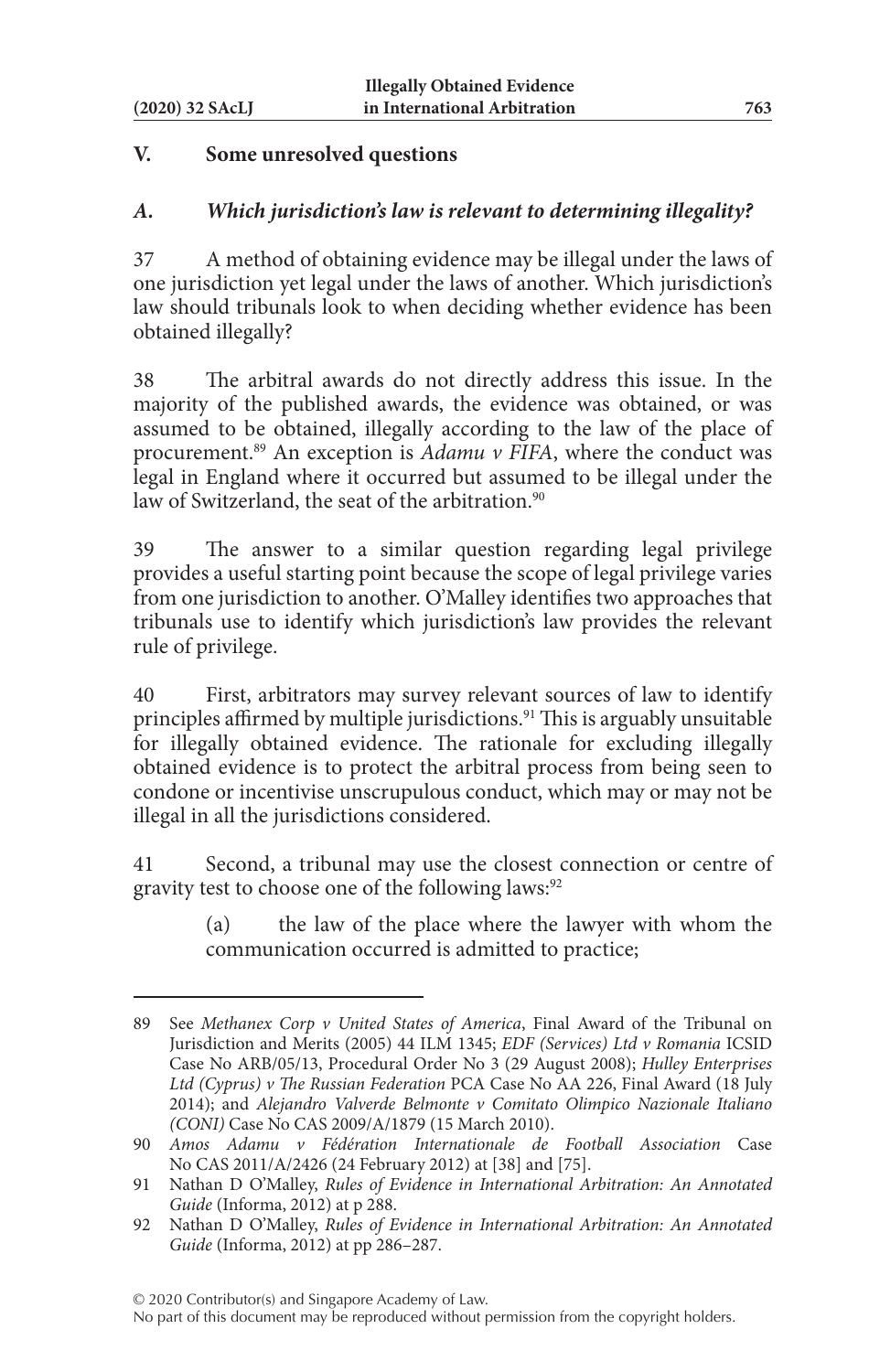(b) the law of the place where the lawyer–client relationship has its predominant effects;

- (c) the law of the place where the document is located;
- (d) the law of the place where the document was created;
- (e) the law of the place to which the document was sent; and
- (f) the law of the domicile of the party claiming the privilege.

The first and second options do not have counterparts in the context of identifying illegally obtained evidence. The third, fourth, and fifth options broadly correspond to the law of the place where the illegal procurement occurred. The last one corresponds to the law of the domicile of the party seeking to exclude the evidence. Four other candidates are the law of the domicile of the adducing party, the law of the domicile of the victim (who is not necessarily party to the arbitration),<sup>93</sup> the law of the arbitral seat and the law governing the arbitration agreement.

42 The closest connection approach identifies the relevant law or laws using choice-of-law categories. A possible concern is that arbitrators themselves may not agree with the content of the laws that have been breached.94 For example, a law might conceivably infringe on a right to freedom of association by prohibiting a party to the arbitration from contacting a given potential witness. But if arbitrators were allowed to assess – absent an agreement between the parties – the desirability of a given domestic law in deciding whether evidence was obtained illegally, this would create significant difficulties. Absent party agreement, what qualifies arbitrators to pronounce on the normative desirability of a domestic law? What legal principles should they apply to assess its content? If a law could be challenged on this basis, the uncertainty and complexity of international arbitration would increase.

43 As illustrated in several arbitral awards,<sup>95</sup> evidence should be considered illegally obtained if it was obtained in breach of the law of

<sup>93</sup> For example, the victim of the WikiLeaks hacks in *Hulley Enterprises Ltd (Cyprus) v The Russian Federation*, PCA Case No AA 226, Final Award (18 July 2014) was the US, not Russia.

<sup>94</sup> James H Boykin & Malik Havalic, "Fruits of the Poisonous Tree: The Admissibility of Unlawfully Obtained Evidence in International Arbitration" (2015) 12(5) TDM 1 at 34.

<sup>95</sup> *Methanex Corp v United States of America*, Final Award of the Tribunal on Jurisdiction and Merits (2005) 44 ILM 1345; *EDF (Services) Ltd v Romania* ICSID Case No ARB/05/13, Procedural Order No 3 (29 August 2008); *Hulley Enterprises Ltd (Cyprus) v The Russian Federation* PCA Case No AA 226, Final Award (18 July 2014); *Alejandro Valverde Belmonte v Comitato Olimpico Nazionale Italiano (CONI)*, Case No CAS 2009/A/1879 (15 March 2010).

No part of this document may be reproduced without permission from the copyright holders.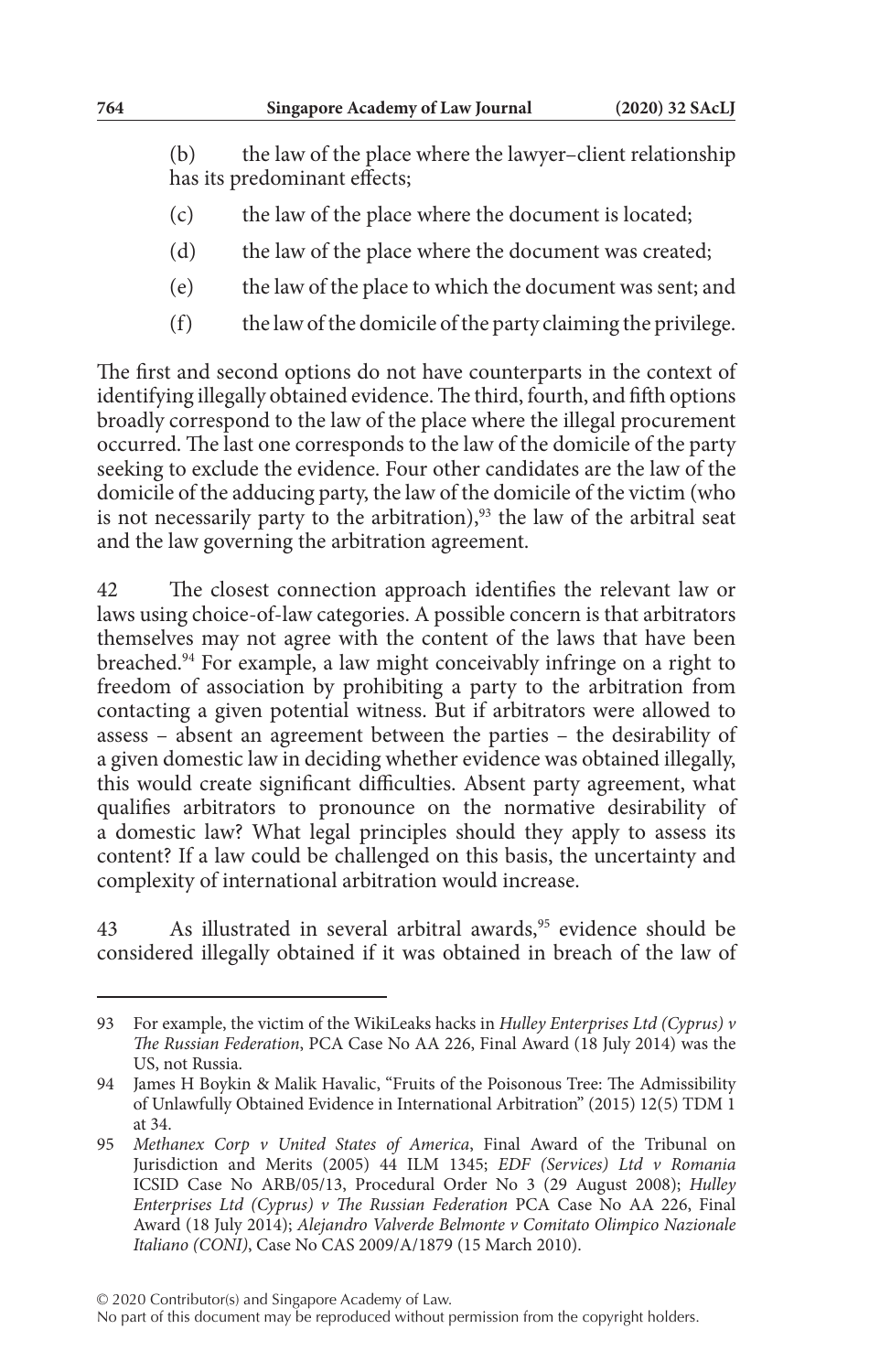the place of procurement.<sup>96</sup> Had that law been obeyed, the evidence would not have reached the hands of the adducing party in the first place. Further, where the opposing party is the victim, it would likely expect the tribunal to recognise its interests that were protected by the law where the procurement occurred.

44 It may be argued that the place of procurement can be fortuitous in international dealings, like the place where an allegedly privileged communication is made.<sup>97</sup> However, the inquiry for illegally obtained evidence differs from the inquiry for legal privilege in an important way. Only one jurisdiction's law can govern legal privilege under the closest connection test. In contrast, a tribunal may classify evidence as illegally obtained so long as it was obtained in breach of the law of one of several jurisdictions. Since the rationale for excluding illegally obtained evidence is to uphold the integrity of the arbitral process, tribunals should err on the side of classifying evidence as illegally obtained where it has been obtained in violation of the law of the place of procurement.

45 In relation to privilege, Born considers that the law of the arbitral seat and the law governing the arbitration agreement are not relevant because legal privileges reflect substantive national policies.<sup>98</sup> This reasoning does not apply to illegally obtained evidence. The context of Born's argument is that substantive national policies would likely be undercut by applying the law of the seat or the law governing the arbitration agreement to the exclusion of the relevant national law. As explained above, the approach for illegally obtained evidence allows multiple jurisdictions to be considered.

46 Still, the law governing the arbitration agreement should not be relevant. It governs matters such as the formation, validity, and interpretation of the arbitration agreement,<sup>99</sup> but it has no particular connection to the gathering of evidence. Similarly, the domiciles of the parties or the victim are not relevant.

© 2020 Contributor(s) and Singapore Academy of Law.

<sup>96</sup> It is beyond the scope of this article to discuss how to identify the place of procurement in the case of hacking. The hacker and the victim may be in different countries, multiple hackers may collaborate out of different countries, and the servers used may be in different countries.

<sup>97</sup> See Gary B Born, *International Commercial Arbitration* (Kluwer Law International, 2nd Ed, 2014) at p 2385.

<sup>98</sup> Gary B Born, *International Commercial Arbitration* (Kluwer Law International, 2nd Ed, 2014) at p 2385.

<sup>99</sup> Gary B Born, *International Commercial Arbitration* (Kluwer Law International, 2nd Ed, 2014) at p 489.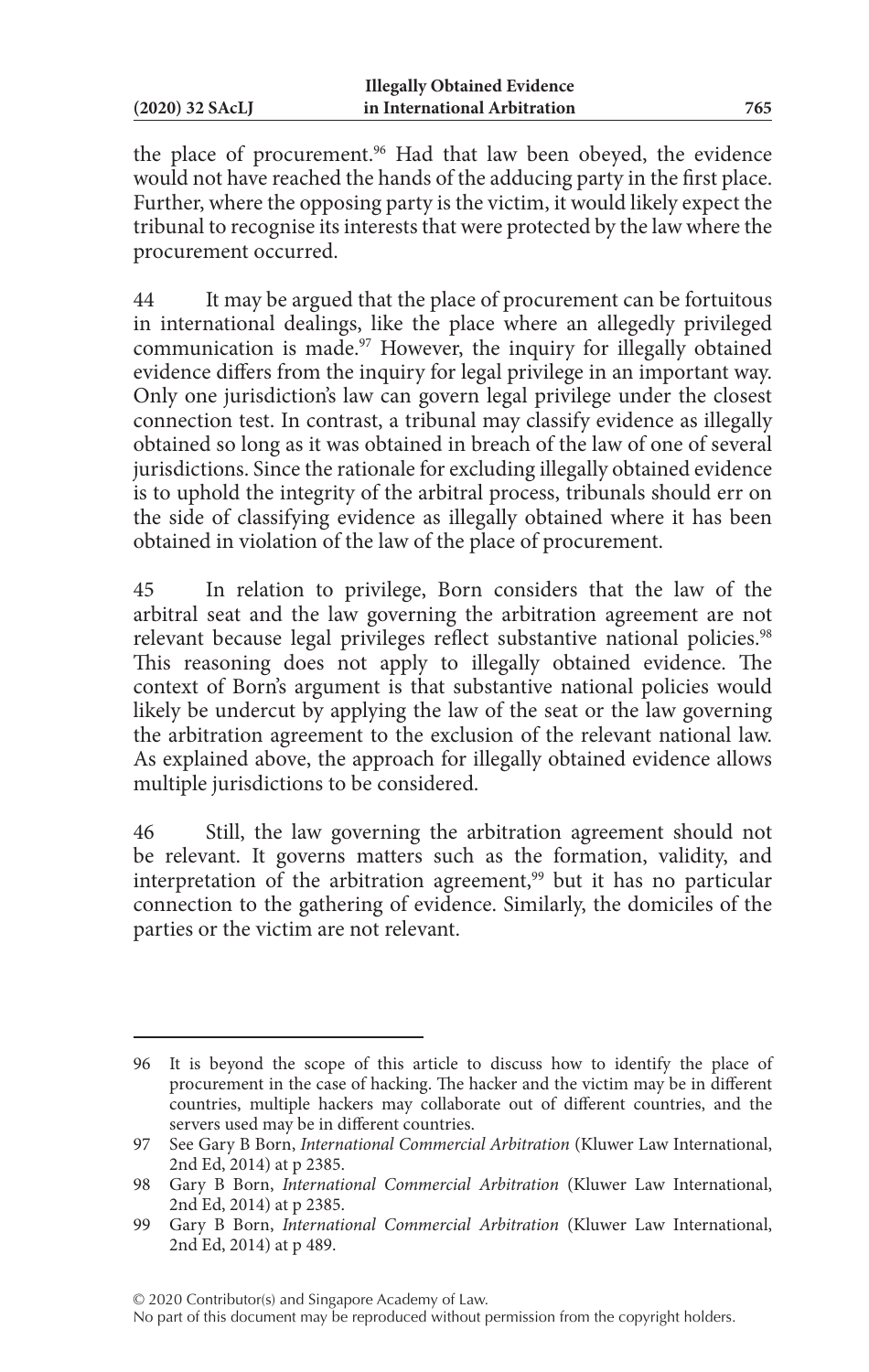47 In contrast, evidence should generally be considered illegally obtained if it was obtained in violation of the law of the seat, as in *Adamu v FIFA*. Under the UNCITRAL Model Law on International Commercial Arbitration,<sup>100</sup> an award may be set aside on the ground that it violates the public policy of the jurisdiction where it was rendered.101 Although this public policy ground is often construed narrowly, it may apply where the evidence was obtained in violation of human rights or procedural public policy.102 So a tribunal should not ignore illegality under the law of the seat. This proposition naturally does not apply where the award cannot be set aside on the ground of a jurisdiction's public policy, such as in arbitration under the ICSID Convention on the Settlement of Investment Disputes between States and Nationals of Other States.103

#### *B. Should every kind of illegality be treated the same?*

48 Another question is whether illegally obtained evidence should always be excluded on the ground of the party's involvement, regardless of the nature of the breach of law. In *EDF v Romania*, the tribunal stated that whether evidence illegally obtained by a party is admissible depends on the particular circumstances of the case.104 Commentators suggest that not every "technical" breach justifies excluding the evidence.105 This view is reflected in *Valverde v CONI*, where the CAS stated that the alleged

<sup>100</sup> UN Doc A/40/17, annex I; UN Doc A/61/17, annex I (21 June 1985; amended 7 July 2006).

<sup>101</sup> UNCITRAL Model Law Arts 34(2)(b)(ii) and 36(1)(b)(ii).

<sup>102</sup> See generally Gary B Born, *International Commercial Arbitration* (Kluwer Law International, 2nd Ed, 2014) at pp 3321–3325. See, *eg*, Judgment of 20 April 2005, 11 Sch 01/05 (*Oberlandesgericht Dresden*); Judgment of 14 September 2001, 10 Sch 04/01 (Oberlandesgericht Karlsruhe); and *Chrome Resources SA v Léopold Lazarus Ltd* (8 February 1978) XI YB Comm Arb (1986) 538 at 540 (Swiss Federal Tribunal).

<sup>103</sup> 575 UNTS 159 (18 March 1965; entry into force 14 October 1966). Nartnirun Junngam, "Public Policy in International Investment Law: The Confluence of the Three Unruly Horses" (2016) 51(1) Tex Int'l LJ 45 at 95. See Art 52(1) of the Convention on the Settlement of Investment Disputes between States and Nationals of Other States 575 UNTS 159(18 March 1965; entry into force 14 October 1966); and Lucy Ferguson Reed, Jan Paulsson & Nigel Blackaby, *Guide to ICSID Arbitration* (Kluwer Law International, 2010) at pp 162–163 and 181.

<sup>104</sup> *EDF (Services) Ltd v Romania* ICSID Case No ARB/05/13, Procedural Order No 3 (29 August 2008) at [36] and [38].

<sup>105</sup> James H Boykin & Malik Havalic, "Fruits of the Poisonous Tree: The Admissibility of Unlawfully Obtained Evidence in International Arbitration" (2015) 12(5) TDM 1 at 34; Cherie Blair & Ema Vidak Gojković, "WikiLeaks and Beyond: Discerning an International Standard for the Admissibility of Illegally Obtained Evidence" (2018) 33(1) ICSID Review 235 at 256.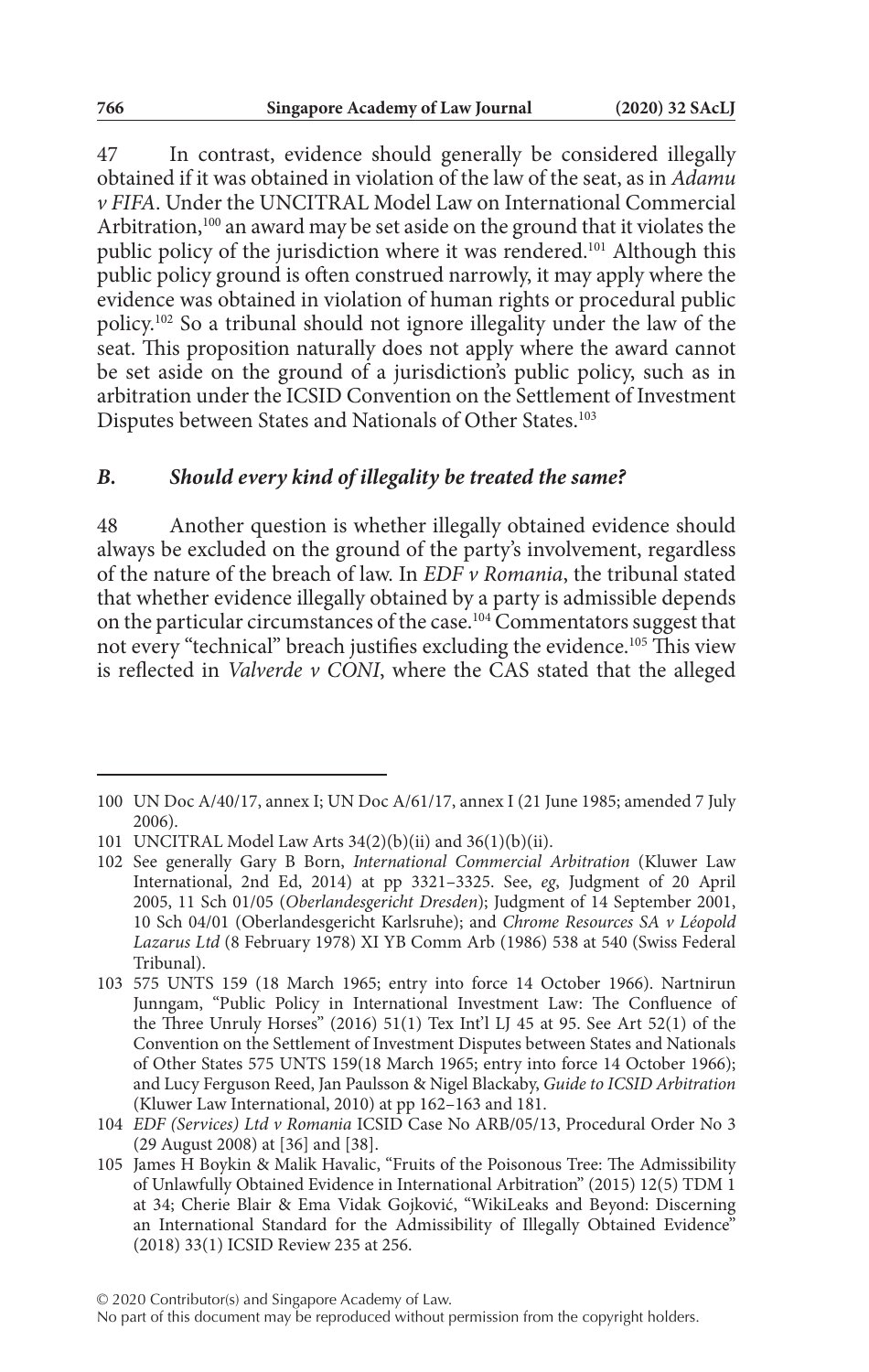breach of rules relating to judicial co-operation between Spain and Italy would not be "an untenable violation of the sentiment of justice".<sup>106</sup>

49 The rule that evidence is inadmissible where the adducing party was involved in the illegality should not be absolute. Some breaches, which this article will term "minor breaches", may not undermine the integrity of the arbitral process. Although arbitral tribunals must decide disputes according to legal principles unless the parties agree otherwise, arbitral tribunals are not organs of a state; it is for the domestic legal system to police "minor breaches".

50 It is difficult to determine in advance what kinds of breaches are "minor". But as a starting point, breaches that reduce the reliability of the evidence arguably undermine the integrity of the arbitral process and are not "minor". To take an example from Singapore's domestic law, if the police have recorded an accused's statement in breach of procedural rules and the breach renders its reliability questionable, the court may exclude the statement because its prejudicial effect outweighs its probative value<sup>107</sup>

51 It is unclear what the consequence of a "minor breach" would be. According to James Boykin and Malik Havalic, a merely technical breach "may justify a heightened showing by the party seeking to introduce the evidence of its materiality and relevance".108 This reflects the balance that tribunals seek to strike between finding the truth and avoiding an incentive for illegal conduct.

52 Boykin and Havalic's reference to "a heightened showing" may suggest that the adducing party must meet some raised threshold. Ordinarily, however, the adducing party strictly does not bear a legal burden of proof to show that the evidence is relevant and material; rather, a lack of sufficient relevance to the case or materiality to its outcome is a ground for excluding evidence.<sup>109</sup> So the rule regarding involvement may be refined to reverse the burden. Where the party seeking to submit

<sup>106</sup> *Alejandro Valverde Belmonte v Comitato Olimpico Nazionale Italiano (CONI)* Case No CAS 2009/A/1879 (15 March 2010) at [136].

<sup>107</sup> *Muhammad bin Kadar v Public Prosecutor* [2011] 3 SLR 1205 at [55]–[56].

<sup>108</sup> James H Boykin & Malik Havalic, "Fruits of the Poisonous Tree: The Admissibility of Unlawfully Obtained Evidence in International Arbitration" (2015) 12(5) TDM 1 at 34.

<sup>109</sup> IBA Rules Art 9.2(a). On the meanings of relevance and materiality, see Nathan D O'Malley, *Rules of Evidence in International Arbitration: An Annotated Guide* (Informa, 2012) at pp 269–273 and Jeffrey Waincymer, *Procedure and Evidence in International Arbitration* (Kluwer Law International, 2012) at pp 858–860. See, *eg*, *Methanex Corp v United States of America*, Final Award of the Tribunal on Jurisdiction and Merits (2005) 44 ILM 1345 at [56].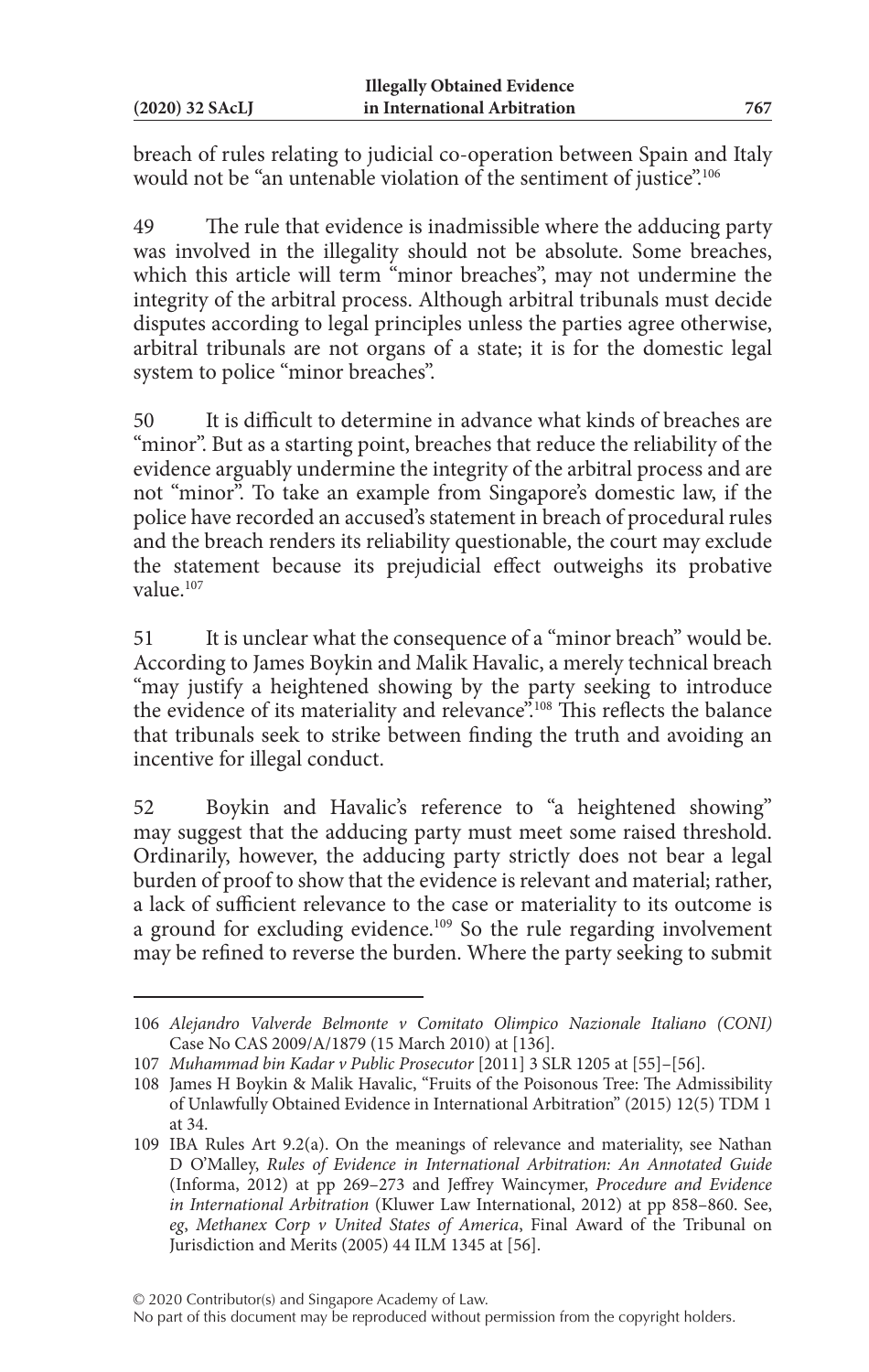illegally obtained evidence was involved in its illegal procurement, the evidence should be inadmissible unless the illegality was "minor" and the party shows that the evidence has sufficient relevance to the case and materiality to its outcome.

# *C. Does buying independently procured evidence amount to involvement in illegal procurement?*

53 Hackers sometimes sell hacked information to those who find it valuable.110 Where the buyer did not instigate the hacking but rather learned of the information and bought it after the fact, can the buyer adduce the evidence on the basis that it was not involved in the illegal procurement?

54 The buyer's conduct is distinguishable from that of the adducing parties in *Libananco v Turkey*, *Methanex v USA* and *EDF v Romania* because the buyer had no hand in the illegal procurement. But admitting the evidence on the basis that the buyer was not involved in the illegal conduct would undermine the integrity of international arbitration by creating a market for the sale of such evidence. Although the buyer was not involved in creating the illegal conduct, it was involved in financially rewarding that conduct after the fact, thus encouraging the repetition of such conduct.

55 To address this issue, it may be helpful to focus on the status of the person who procured the evidence illegally. The tribunal should exclude the evidence where the procurer is not a disinterested person. Cherie Blair and Ema Vidak Gojković use the definition of a disinterested witness given by the International Court of Justice in *Military and Paramilitary Activities in and against Nicaragua (Nicaragua v USA) (Merits)*: 111 a disinterested person is "one who is not a party to the proceedings and stands to gain or lose nothing from its outcome".112 But if this definition is adopted, the evidence will be admissible as long as the third-party illegal procurer does not care whether the illegally obtained evidence helps the buyer win the case.

© 2020 Contributor(s) and Singapore Academy of Law.

<sup>110</sup> Kayla Matthews, "What Do Hackers Do with Your Stolen Data?" *American Machinist* (2 May 2019).

<sup>111</sup> [1986] ICJ Rep 14.

<sup>112</sup> Cherie Blair & Ema Vidak Gojković, "WikiLeaks and Beyond: Discerning an International Standard for the Admissibility of Illegally Obtained Evidence" (2018) 33(1) ICSID Review 235 at 256, quoting *Military and Paramilitary Activities in and Against Nicaragua (Nicaragua v USA) (Merits)* [1986] ICJ Rep 14 at [69].

No part of this document may be reproduced without permission from the copyright holders.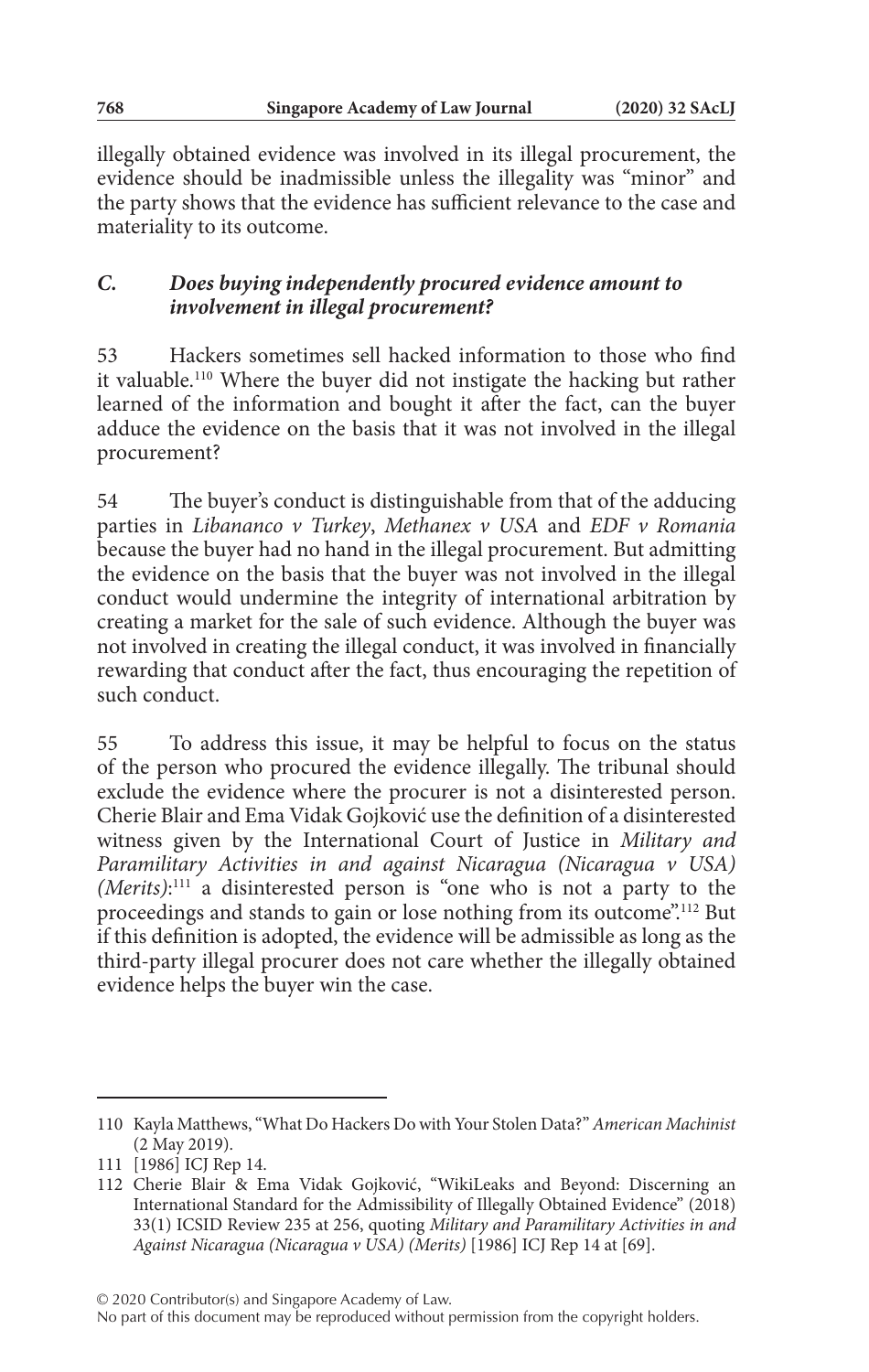56 Blair and Gojković's proposition may be modified as follows. A disinterested person is one who is not a party to the proceedings and *who does not stand to gain financially from giving the adducing party access to the evidence*. A third-party procurer who sells the evidence to the adducing party is not a disinterested person because payment is a condition for giving the adducing party access to the evidence. This definition would allow the admission of evidence in the WikiLeaks cases and in cases such as *Fusimalohi v FIFA* and *Adamu v FIFA*, where the news publisher received no payment for giving FIFA the recordings and thus was a disinterested person. Even if the news publisher had its own motivations for giving FIFA the recordings, such as to promote its journalism, these motivations would not lead to a market for the sale of evidence. In such a scenario, the pursuit of truth is sufficient justification not to exclude the evidence.

57 It should not matter whether the procurer who sold the evidence knew, before or after the procurement, the adducing party or the purpose for which the evidence would be used. It should be sufficient that he was paid after the fact because the payment constitutes his reward for procuring the evidence. Neither should the amount of the payment matter. If it did, tribunals would need some reasoned basis to distinguish acceptable from unacceptable amounts of payment. Further, admitting evidence where even small payments are made would signal to potential illegal procurers that, with economies of scale, one can earn money from selling illegally obtained information.

# **VI. Conclusion**

58 The common thread in the arbitral awards on illegally obtained evidence is the protection of the integrity of the arbitral process, which also features in codes of ethics for arbitrators.113 Unlike the rationale of good faith, which focuses on a party's duty, the rationale of the integrity of the process focuses on the tribunal's role. Thus, it allows the tribunal to weigh competing considerations, such as the search for the truth and a disincentive to the breach of domestic laws. It accounts for tribunals' liberal approach to admitting illegally obtained evidence where the adducing party was not involved in the illegality. It also provides some guidance in refining existing legal principles and developing new ones to answer unresolved questions. In a world where the risk of hackers stealing information is real and where such information can make the

<sup>113</sup> See American Arbitration Association Code of Ethics for Arbitrators in Commercial Disputes (effective 1 March 2004) Canon I; JAMS Arbitrators Ethics Guidelines (2003) Guideline I.